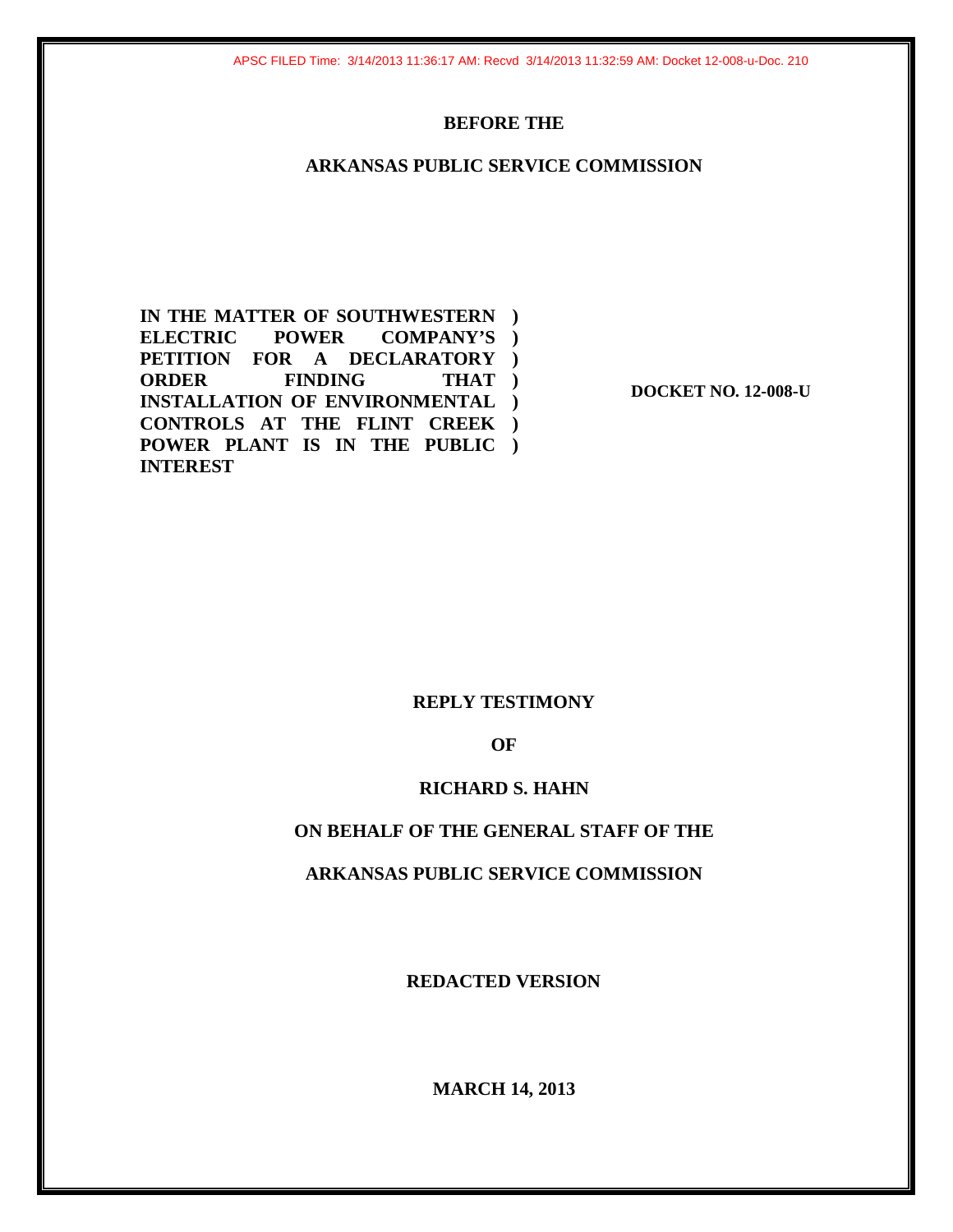### **DOCKET NO. 12-008-U**

### **REPLY TESTIMONY OF RICHARD S. HAHN**

### **TABLE OF CONTENTS**

### **SECTION PAGE**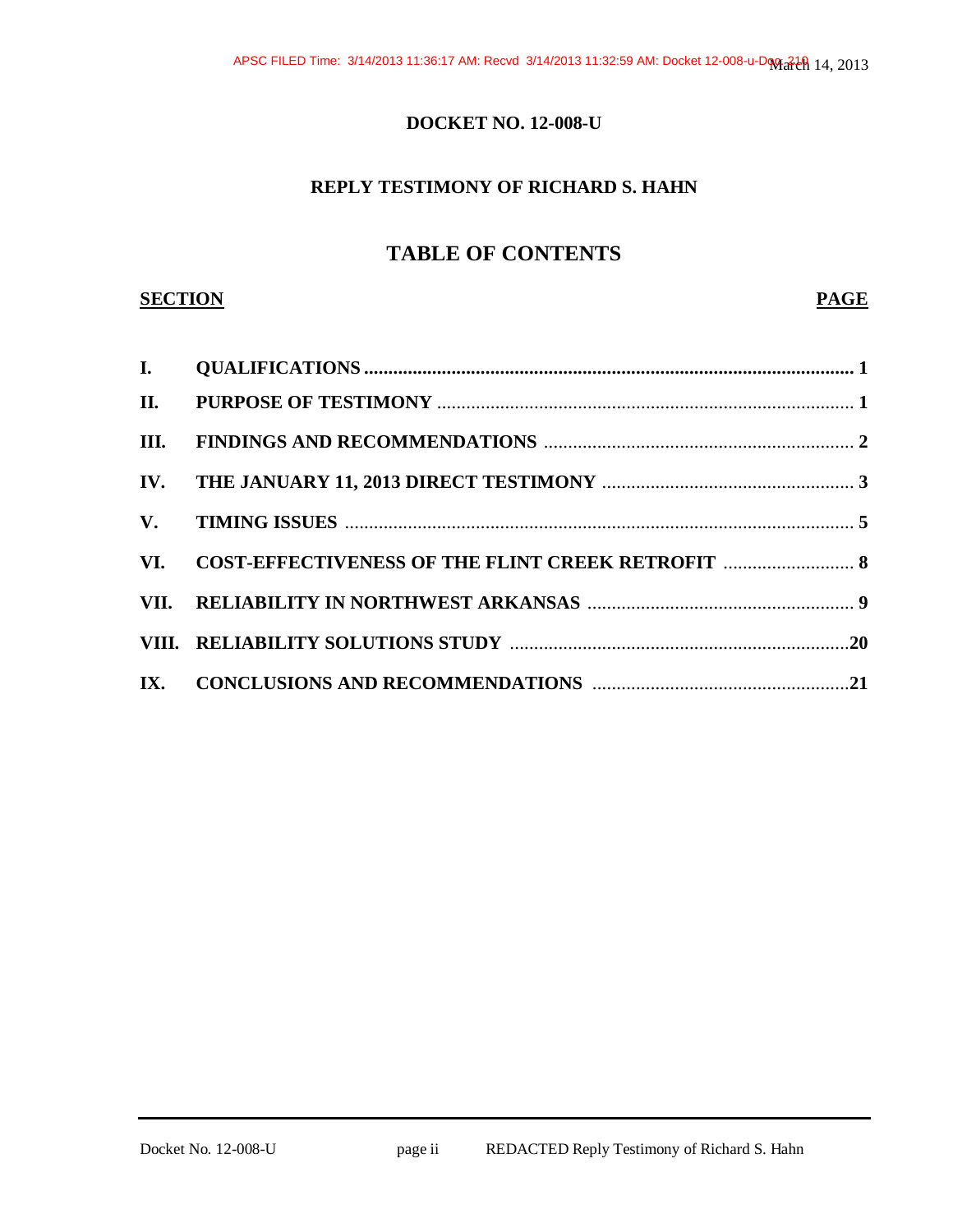### **DOCKET NO. 12-008-U**

### **REPLY TESTIMONY**

### **OF**

### **RICHARD S. HAHN**

### **I. QUALIFICATIONS**

- **Q. Please state your name.**
- A. My name is Richard S. Hahn.
- **Q. Are you the same Richard S. Hahn who previously submitted testimony in this proceeding on behalf of the General Staff ("Staff") of the Arkansas Public Service Commission ("Commission")?**
- A. Yes.

### **II. PURPOSE OF TESTIMONY**

### **Q. Please describe the purpose of your testimony.**

A. The purpose of my testimony is to respond to the Direct Testimonies of Venita McCellon-Allen, President of Southwestern Electric Power Company ("SWEPCO"); Duane Highley, President and Chief Executive Officer of Arkansas Electric Cooperatives Corporation ("AECC") (SWEPCO and AECC are collectively, the "Applicants"); Mike Malone, President and Chief Executive Officer of the Northwest Arkansas Council ("NWAC") on behalf of SWEPCO; and Lanny Nickell, Vice President of Engineering for Southwest Power Pool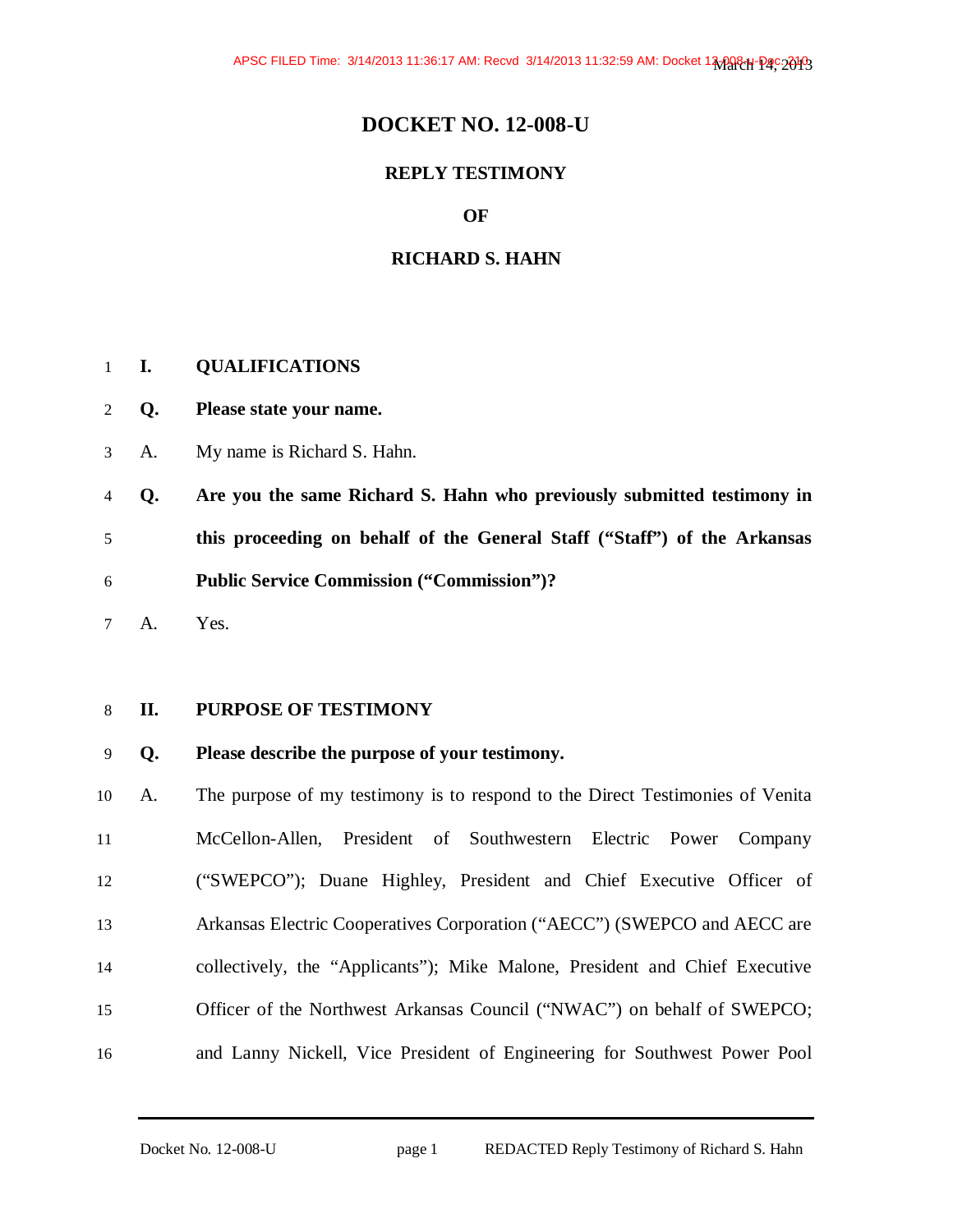("SPP") on behalf of SWEPCO, which were filed on January 11, 2013, providing additional information for consideration in this proceeding.

| $\mathfrak{Z}$ | Ш. | FINDINGS AND RECOMMENDATIONS                                                        |
|----------------|----|-------------------------------------------------------------------------------------|
| $\overline{4}$ | Q. | Would you summarize your findings and recommendations with respect to               |
| $\mathfrak s$  |    | the issues before the Commission in this proceeding?                                |
| 6              | A. | Based on my review of the Applicants' Direct Testimonies, I offer the following     |
| 7              |    | findings and recommendations:                                                       |
| $8\,$          |    | The time frame for complying with the Environmental Protection Agency's             |
| 9              |    | ("EPA") Mercury and Air Toxics Standards ("MATS") regulations and the               |
| 10             |    | time requirements for acquiring or planning, designing, and constructing the        |
| 11             |    | alternatives to retrofitting Flint Creek, constrain the potential viability of the  |
| 12             |    | various alternatives.                                                               |
| 13             |    | Based upon my analysis of information provided by SWEPCO from the SPP,<br>п         |
| 14             |    | significant reliability problems will likely exist if Flint Creek is retired.       |
| 15             |    | Analysis of this same information indicates that there will likely also be          |
| 16             |    | reliability issues, albeit substantially fewer of them, even if Flint Creek is      |
| 17             |    | retrofitted and not retired.                                                        |
| 18             |    | The Applicants state that they will not convert Flint Creek to natural gas and<br>٠ |
| 19             |    | will retire the unit if the Commission does not approve the retrofit. <sup>1</sup>  |
| 20             |    | According to Applicants, retrofitting Flint Creek is the only option which can      |

<sup>1&</sup>lt;br>
<sup>1</sup> Direct Testimony of Venita McCellon-Allen, pg. 13, l. 8, filed January 11, 2013, and Direct Testimony of Duane Highley, pg. 3, l. 19 to pg. 4, l. 3, filed January 11, 2013.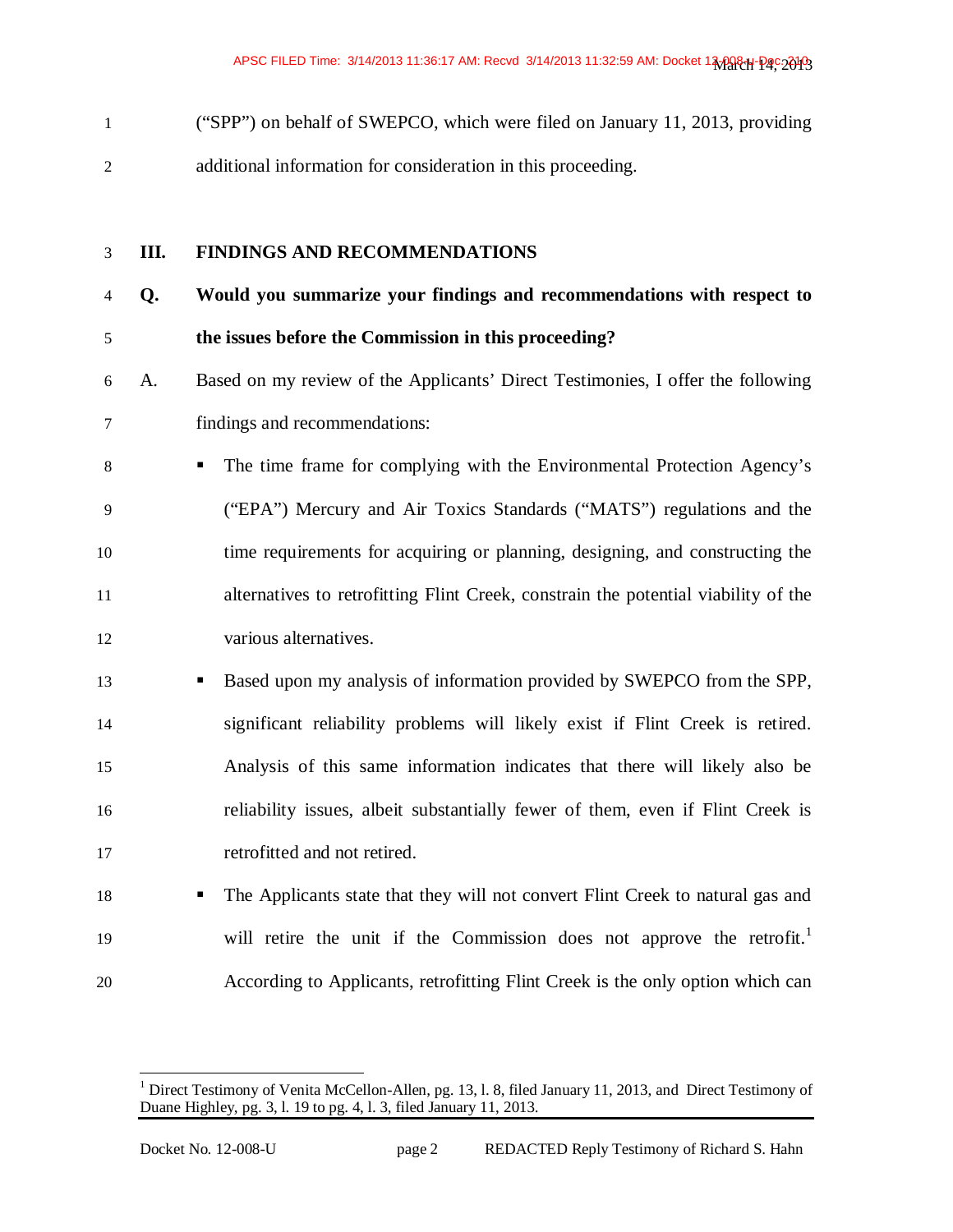1 be completed within the required time frame.<sup>2</sup> SPP's reliability study concludes that without Flint Creek generation, the Northwest Arkansas transmission system is subject to conditions of unacceptable instability that 4 would result in customer power outages if not addressed.<sup>3</sup> Given the Applicants' positions on these points and based upon my assessment of: the MATS compliance deadline; the results of the reliability analyses; the time required to acquire or to plan, design, and construct the other alternatives; and the need for a generating resource in Northwest Arkansas, authorizing the retrofit of Flint Creek appears to be the available option that enables compliance with the MATS regulation within the prescribed 2016 compliance deadline and supports reliability in Northwest Arkansas.

 The Commission should direct the Applicants to perform an expedited solutions study to the reliability issues that exist even if Flint Creek is retrofitted.

### **IV. THE JANUARY 11, 2013, DIRECT TESTIMONY**

### **Q. Why was additional testimony filed in this proceeding?**

A. On December 14, 2012, SWEPCO, AECC, and the Attorney General of Arkansas ("AG") filed a joint petition requesting the Commission "reopen the record in this docket for the purpose of receiving additional evidence which the parties believe will more fully develop the record and assist the Commission in reaching a

 2 McCellon-Allen, *supra*., at pg. 31, l. 1-2.

<sup>&</sup>lt;sup>3</sup> Direct Testimony of Lanny Nickell, pg. 8, l. 10-13, filed January 11, 2013.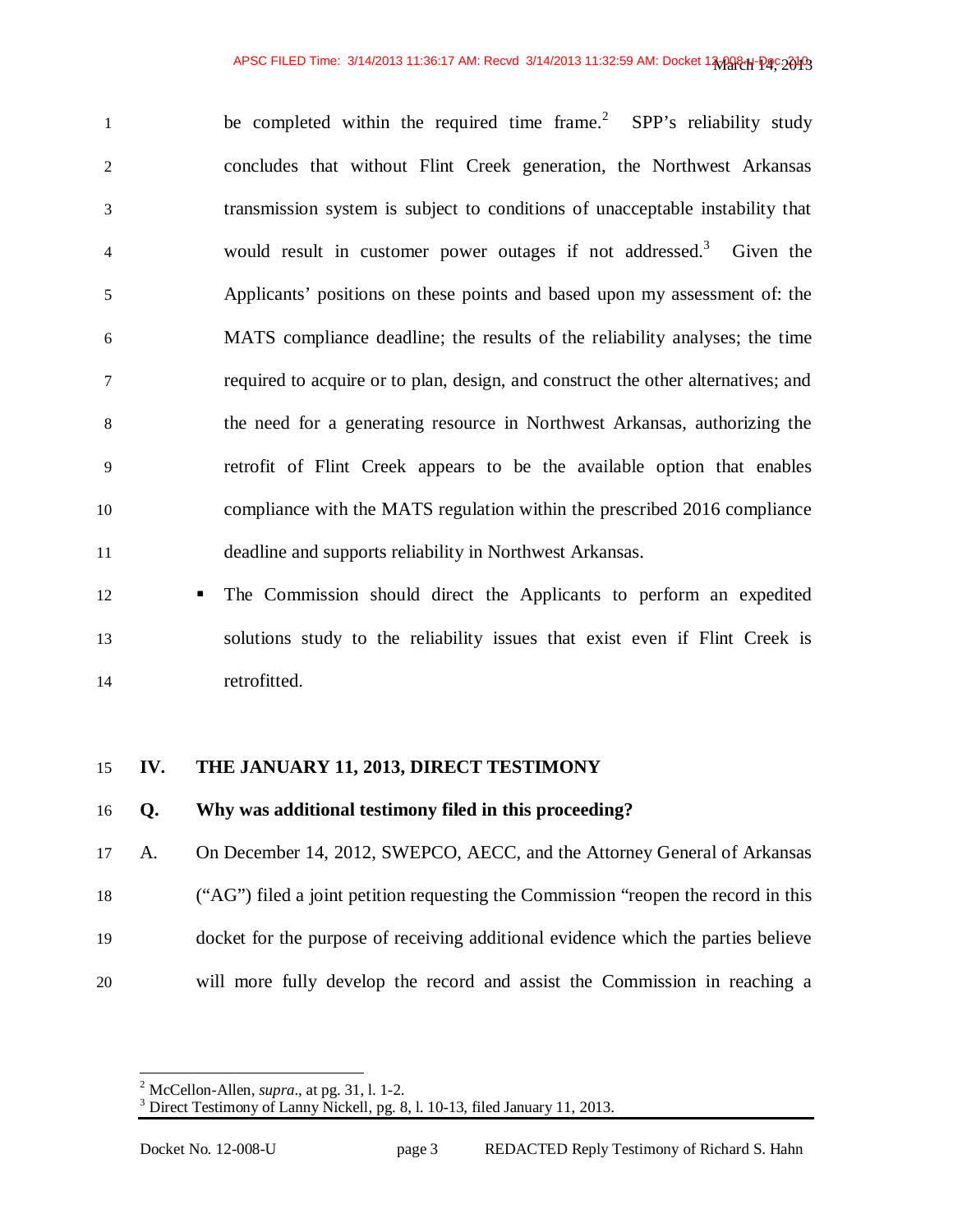decision in this case..."<sup>4</sup> On January 2, 2013, in Order No. 10, the Commission granted that request to reopen the record in this proceeding and provided the Applicants the opportunity to file additional testimony by January 11, 2013.

## **Q. Briefly summarize the Direct Testimony filed by SWEPCO and AECC on January 11, 2013.**

A. If the proposed retrofit is not approved, SWEPCO and AECC state that the Flint 7 Creek unit will be retired.<sup>5</sup> The retirement of Flint Creek will adversely affect the 8 local economy, according to the testimony of Mr. Malone.<sup>6</sup> SWEPCO and AECC state that there is no time to procure replacement resources, including the construction of needed transmission to the AEP West Balancing Authority Area 11 where  $\text{SWEPCO}$  operates.<sup>7</sup> The Louisiana Public Service Commission, in whose jurisdiction SWEPCO also operates, requires a Market Based Mechanism ("MBM") process for securing new generation resources, and the Applicants state that the MBM process will take too long to complete. According to the testimony of Mr. Nickell, the retirement of Flint Creek will cause severe reliability problems in the Northwest Arkansas load pocket. SWEPCO and AECC state that there are significant regulatory time constraints imposed upon them with regard to acquiring or building replacement generating resources to address reliability 19 concerns.<sup>8</sup> The Applicants state that there are significant time constraints imposed upon them with regard to planning for and constructing new

<sup>&</sup>lt;sup>4</sup> Joint Motion to Reopen Record, pg. 1.

 $^5$  McCellon-Allen, *supra.*, at pg. 8, l. 2-3, and pg. 31, l. 11-12. *See also*, Highley, *supra*. at pg. 4, l. 1-3.

Direct Testimony of Mike Malone, pgs. 15-19, filed January 11, 2013.

 McCellon-Allen, *supra.*, at pg. 12, l. 1-6.

 $8 \text{ McCellon-Allen}, \text{supra.}, \text{at pg.} 19, \text{line 1 to pg.} 21, 1.13, \text{and, Highley, } \text{supra.}, \text{pg. } 7, 1.20 \text{ to pg.} 9, 1.9.$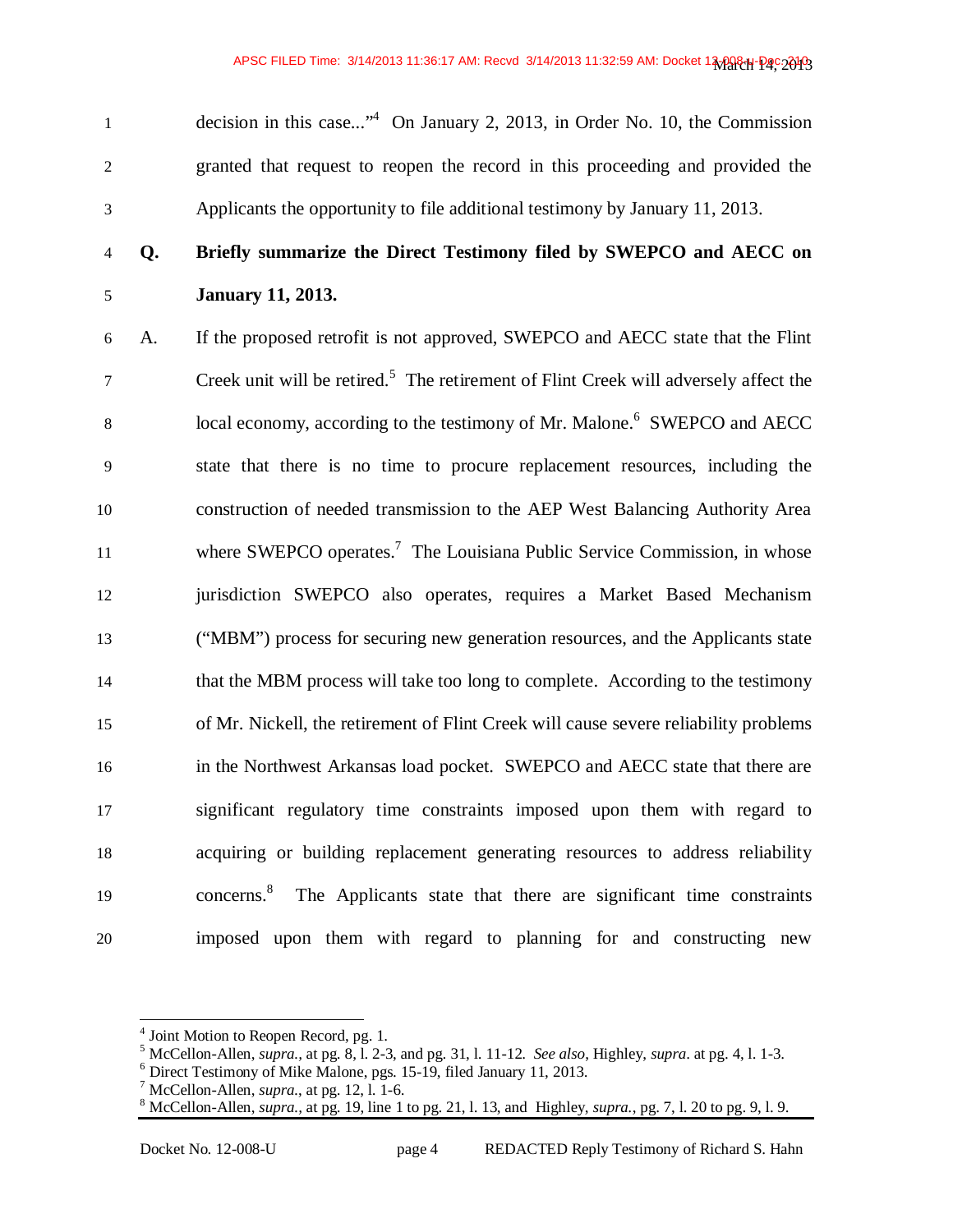transmission into the Northwest Arkansas load pocket that would address the reliability concerns identified by SPP.<sup>9</sup> 

## **Q. What is the stated basis for SWEPCO's elimination of gas conversion of Flint Creek?**

- A. According to the testimony of Ms. McCellon-Allen, gas conversion will result in higher fuel cost and a lower capacity factor at Flint Creek.<sup>10</sup> It would expose the  $\frac{1}{7}$  unit to gas supply reliability risks.<sup>11</sup>
- **Q. The Applicants state that, if the Commission does not approve the retrofit, they will retire Flint Creek, and that retirement will cause severe reliability**  10 **problems in Northwest Arkansas.**<sup>12</sup> Do the Applicants provide any plan to **address these reliability concerns if Flint Creek is retired?**
- A. No. SPP has not studied and the Applicants have not presented a plan for addressing reliability issues if Flint Creek is retired.

### **V. TIMING ISSUES**

### **Q. Please summarize the timing issues raised by the Applicants.**

A. Given the short planning horizon required by the EPA MATS regulations, the Applicants have raised concerns that options to procure alternative resources and construct transmission facilities to replace Flint Creek, if it were retired, would likely exceed the EPA compliance deadline. SWEPCO states that it will take a

McCellon-Allen, *supra.,* at pg. 23, l. 6 to pg. 24, l. 18.

*Id.*, at pgs. 13-15.

 $\frac{11}{10}$  *Id.*, at pg. 16, 1. 19-20.

*Id.*, at pg. 31, l. 11-14.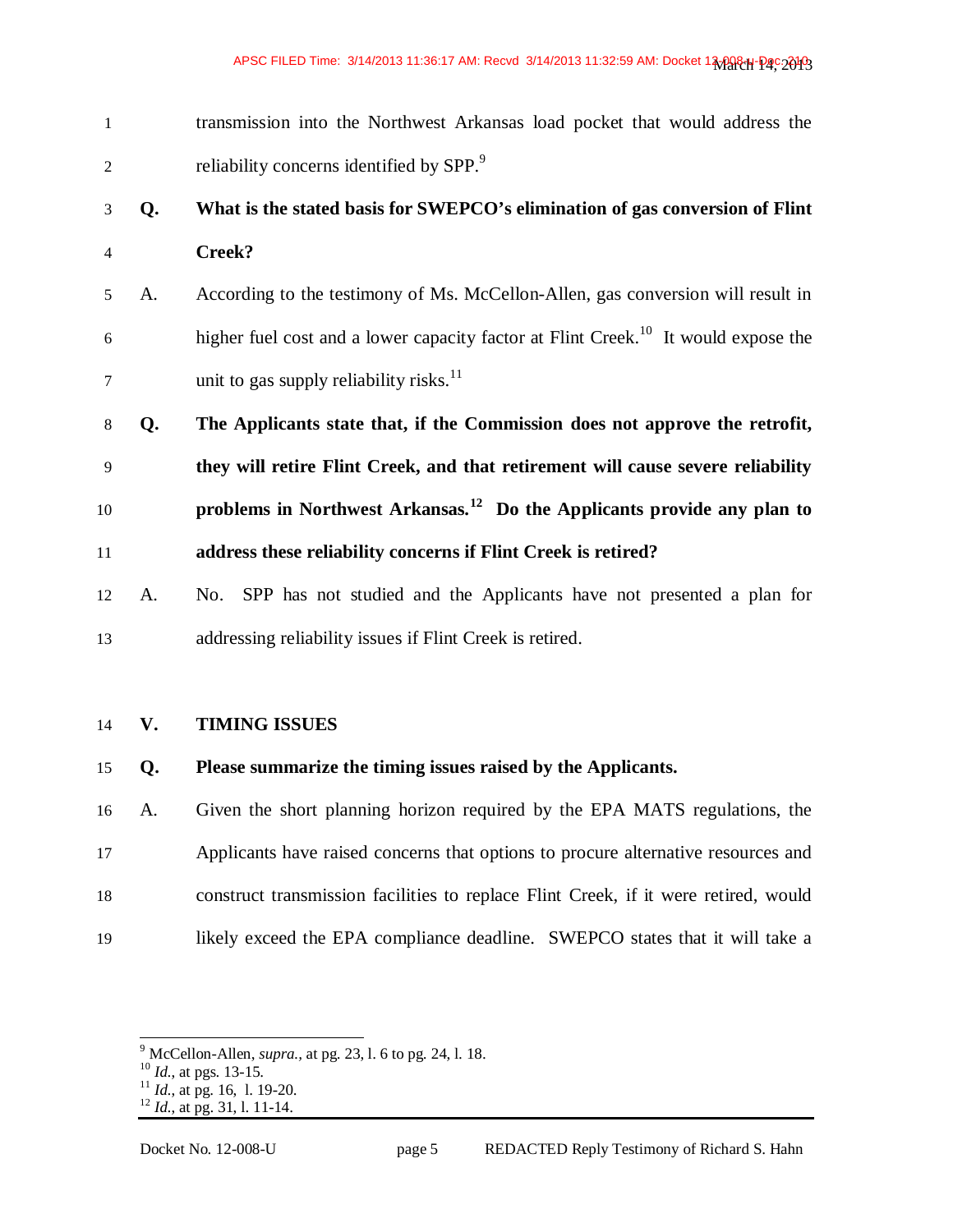$y^2$  year or more to comply with the requirements of the Louisiana MBM process.<sup>13</sup> 2 Once the preferred option is identified, SWEPCO will then have to obtain the necessary certificates and other approvals required in each of its jurisdictions.<sup>14</sup> 4 Ms. McCellon-Allen states that regardless of the source of replacement capacity 5 selected, if Flint Creek is retired, a third 345 kW transmission and other power 6 system reliability installations must be constructed and placed in service to 7 maintain transmission system reliability in Northwest Arkansas.<sup>15</sup> Mr. Nickell 8 indicates that the total time necessary to complete an Integrated Transmission 9 Planning study and construct a 345 kV transmission line would likely take  $5 - 7$  $\mu$  10 vears.<sup>16</sup>

11 Q. **What is your response?**

A. Staff does not dispute the approximate time requirements identified by Ms. McCellon-Allen and Mr. Nickell, absent pursuit of expedited treatment. However, Staff's review of the provisions of Louisiana MBM Order, $^{17}$  the EPA regulations, $^{18}$  and the timeline for the transmission planning process, $^{19}$  indicate that there may potentially be some opportunity to expedite the timelines presented by SWEPCO. Louisiana's General Order R-28376, at page 3, states that: "The utility may propose an alternative market-based mechanism or procedure if it can

<sup>13</sup> *Id.*, at pg. 9, l. 14-15.

<sup>14</sup> *Id.*, at pg. 9, l. 16-18.

<sup>15</sup> *Id*., at pg. 12, l. 12-15.

<sup>&</sup>lt;sup>16</sup> Nickell, *supra.*, at pg. 13, l. 13-15.

<sup>17</sup> http://lpscstar.louisiana.gov/star/portal/lpsc/PSC/PSCDocumentDetailsPage.aspx?DocumentId  $=$ 59189370-fd8d-491d-ab64-1d05799008fc&Class=Order. A copy is provided as, Exhibit RSH-8.

<sup>18</sup> http://www.epa.gov/mats/pdfs/EnforcementResponsePolicyforCAA113.pdf. A copy is provided as Exhibit RSH-9.

<sup>19</sup> See Southwest Power Pool - Open Access Transmission Tariff, Sixth Revised Volume No. 1, ATTACHMENT O, TRANSMISSION PLANNING PROCESS, pages 1507-1508. A copy is provided as Exhibit RSH-10.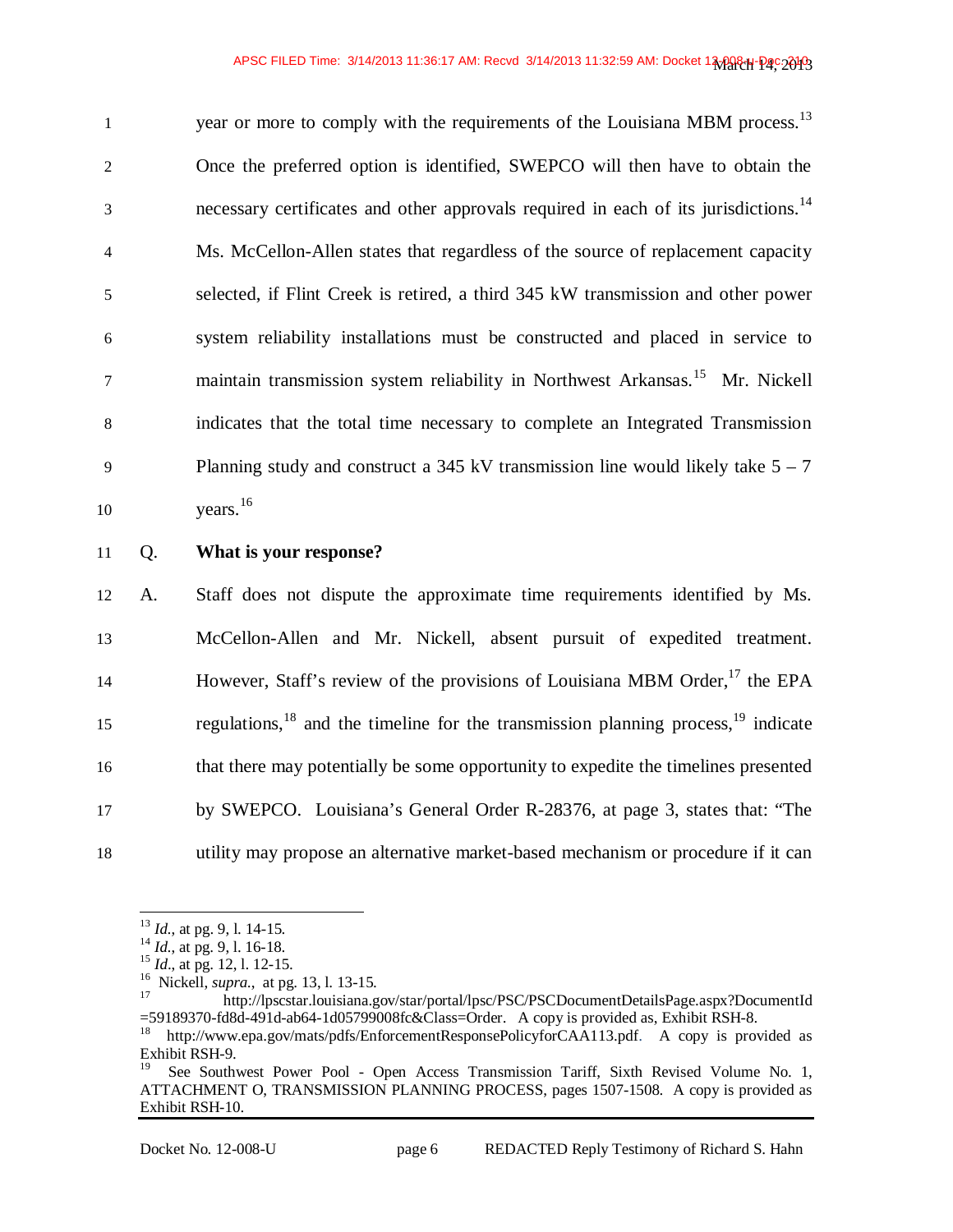demonstrate that circumstances indicate that a formal RFP would not be in the public interest." The MATS rule became effective on April 16, 2012. The initial compliance deadline is three years after the effective date, or April 16, 2015. A one year administrative extension (a fourth year) may be obtained from the permitting authority in each state for units undertaking emission control projects or for retiring units that are essential for maintaining reliability. This moves the deadline to 2016. An additional one year extension (a fifth year) via an enforcement order with the EPA may possibly be available for reliability-critical units. This potentially moves the deadline to 2017. In addition, Section IV.2 of Attachment O of the SPP tariff discusses the transmission planning process for high priority studies.

The Applicants did not address any potential opportunities to expedite the Louisiana MBM process, the potential to obtain an additional year of operation pursuant to the MATS regulation, or the SPP high priority planning and review process. At this point in time, it is unknown whether these extensions are possible. However, the time it would take to pursue these options would likely result in additional delays. It appears unlikely that there would be sufficient time to implement another alternative within the prescribed timeframe for MATS compliance. Given the risk and uncertainty regarding timing related to implementing other alternatives and the Applicants' position on gas conversion, the retrofit of Flint Creek appears to be the only available option.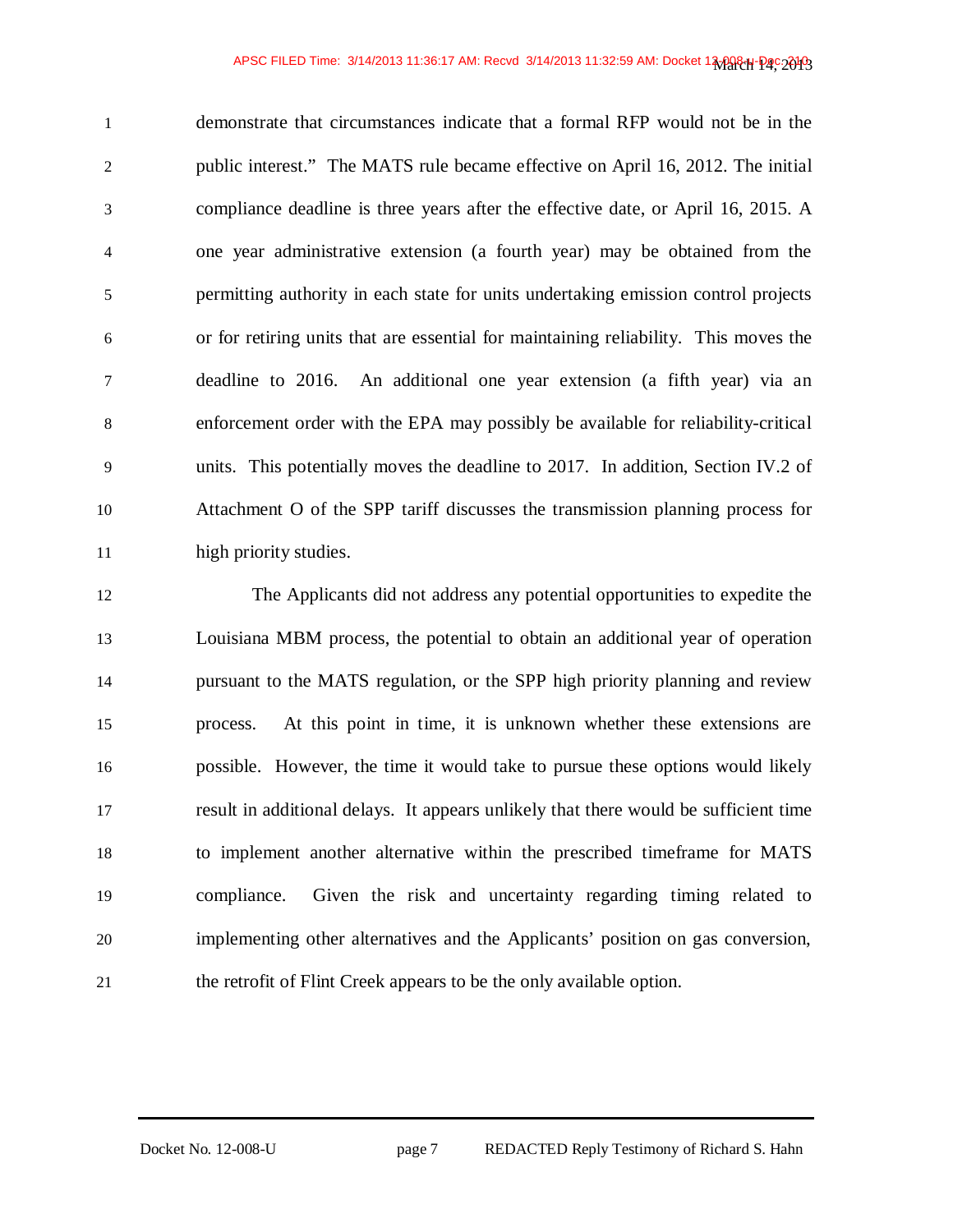### **VI. COST-EFFECTIVENESS OF THE FLINT CREEK RETROFIT**

- **Q. In the January 11, 2013, filing, did the Applicants provide an updated analysis of the cost-effectiveness of retrofitting Flint Creek?**
- A. No. No new analyses have been provided.
- **Q. What changes have occurred since Staff's analysis of the cost-effectiveness of retrofitting Flint Creek was prepared?**
- A. The Production Tax Credit ("PTC") has been extended and the Energy Information Administration's ("EIA") latest independent forecast of natural gas prices, cited as a reliable source by the Applicants, has fallen significantly. In its analysis, SWEPCO assumed that the PTC would be eliminated. Figure 1 below, provides a comparison of the natural gas price forecast that were used in this proceeding. This comparison also includes the EIA's latest Annual Energy Outlook ("AEO") early release forecast for natural gas prices, which was made available in December 2012. As shown in Figure 1, natural gas prices are forecast to be even lower than the forecast I used in my analysis and in the analysis prepared by SWEPCO provided in response to APSC 010-1.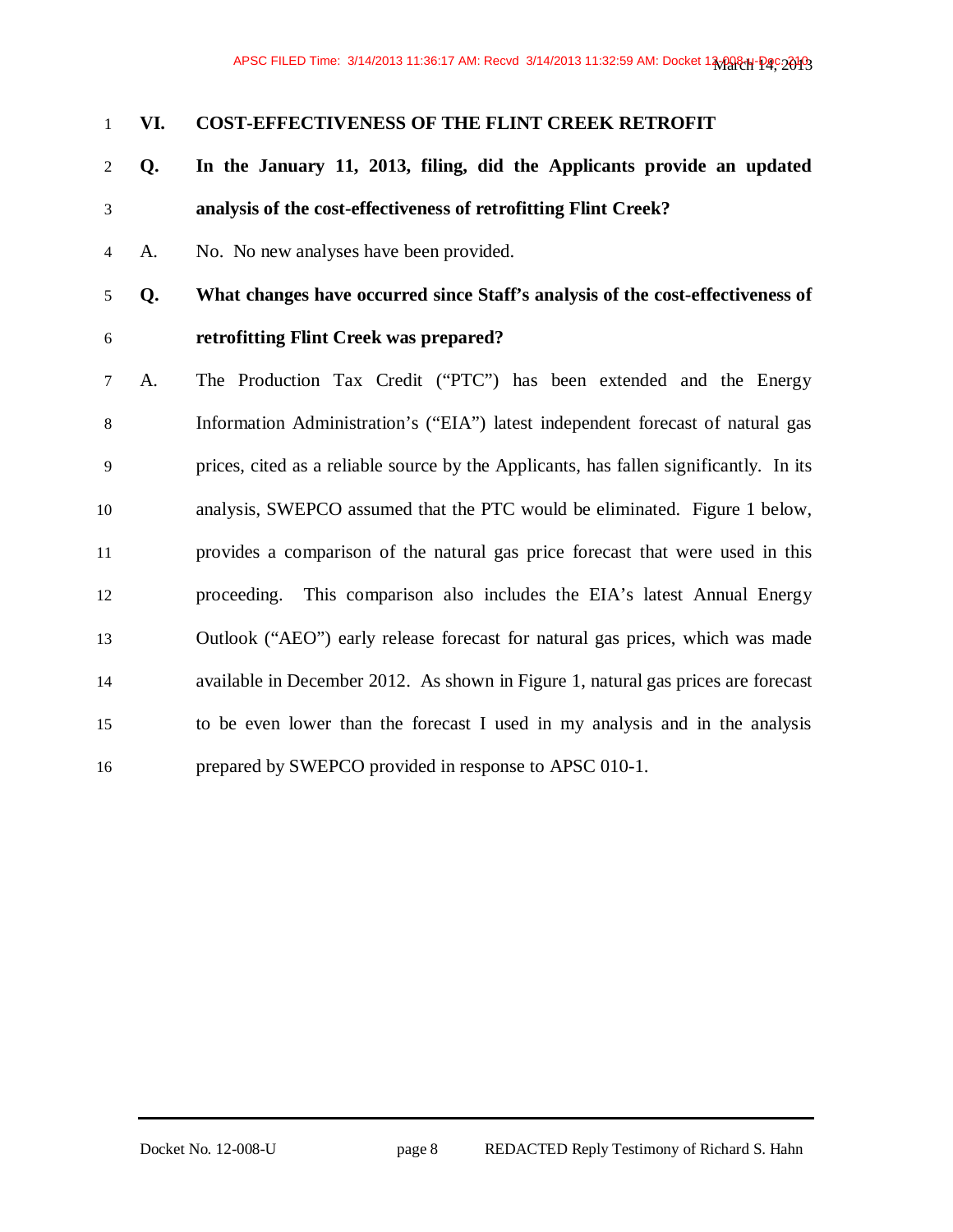

### 1 **Q. What do you conclude regarding the economic analysis?**

A. All options evaluated are economically within a close range. With the approval of the PTC and the decline in the natural gas price forecast the gas options continue to evaluate favorably compared to the retrofit option. Consistent with my Surrebuttal Testimony, it is important to consider not only the results of the  $\epsilon$  economic analysis, but also, a broader decision framework.<sup>20</sup> My assessment of the economic analyses has not changed. However, the risk and uncertainty associated with the results of the reliability analysis and the timing associated with compliance with MATS appear to favor the retrofit of Flint Creek.

### 10 **VII. RELIABILITY IN NORTHWEST ARKANSAS**

### 11 **Q. Can you describe the analysis performed by SPP on behalf of SWEPCO?**

<sup>20</sup> Surrebuttal Testimony of Richard S. Hahn, p. 11, filed August 24, 2012.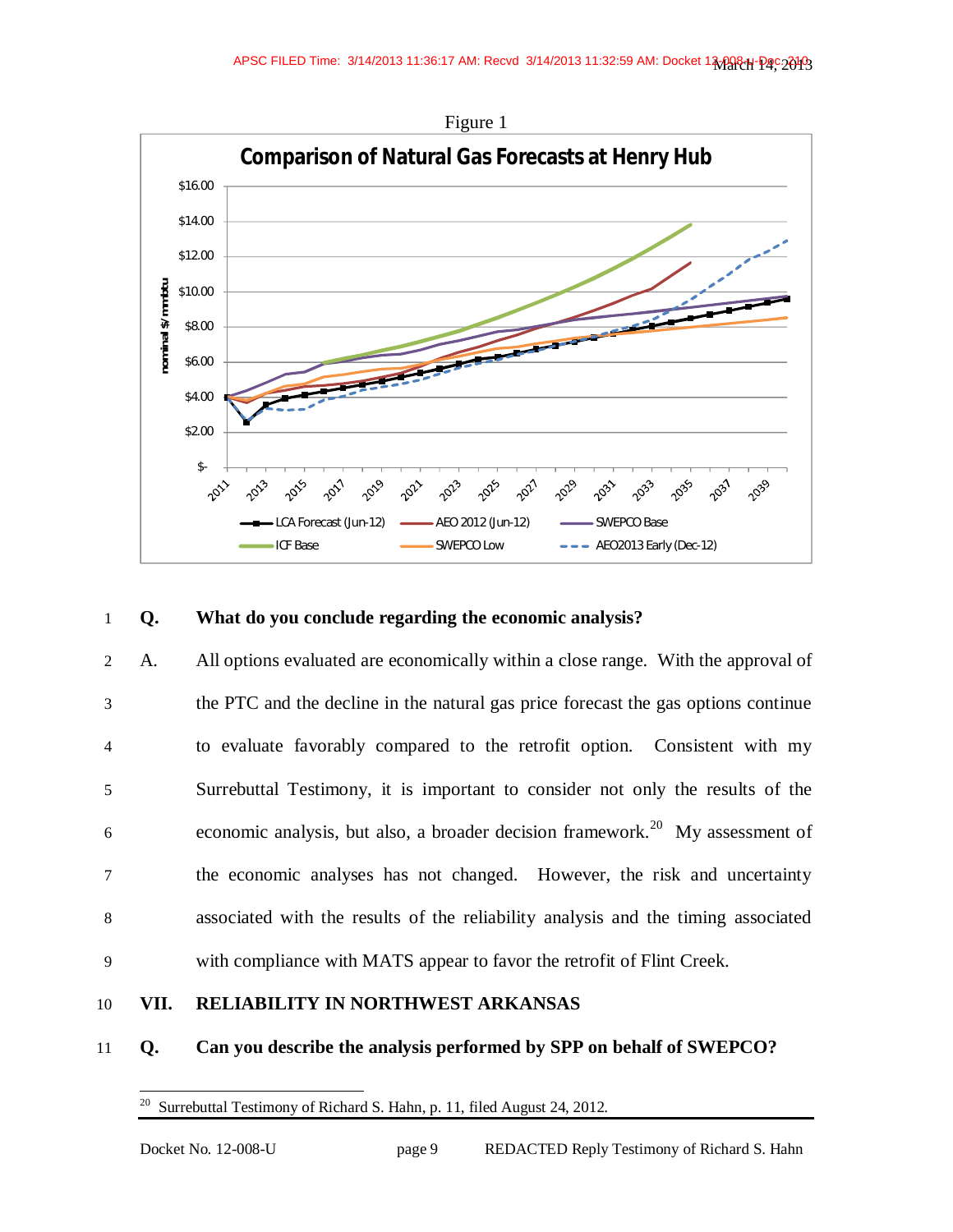A. According to the testimony of Mr. Nickell, "SPP staff performed voltage stability analysis for the Northwest Arkansas area or "load pocket" that examined both thermal and voltage performance during power transfer. The objective of the analysis was to determine whether NERC reliability standards and SPP Criteria1 can be met in the Northwest Arkansas and surrounding areas if Flint Creek were  $\epsilon$  retired."<sup>21</sup>

### **Q. What is your understanding of the methodology used by SPP to perform this assessment?**

A. It is my understanding that SPP began with a representation of its transmission system as it is expected to be in the summer of  $2014<sup>22</sup>$  According to SPP, this system model had been developed and approved for utilization in its integrated 12 transmission plan near-term planning process.<sup>23</sup> SPP took the system representation, which included Flint Creek online at 528 MW, changed Flint Creek's output to zero, and increased the output of other existing generators in the AEP West Balancing Authority Area. SPP then tested a series of double 16 contingencies<sup>24</sup> and identified any transmission lines that were overloaded and any buses that had voltages outside of an acceptable range.

### **Q. What were the results of SPP's analysis?**

A. According to the testimony of Mr. Nickell, "The results of this analysis indicate that once Flint Creek is removed from service, severe thermal overloads and

Nickell, *supra.,* at pg. 5, l. 6-9.

<sup>&</sup>lt;sup>22</sup> *Id.*, at pg. 5, 1. 14-15.

*Id.*, at pg. 5, l. 12-14. *See also*, the Response to APSC 013-01, attached as Exhibit RSH-7.

 $^{24}$  A system contingency is an event, such as an outage of a system element such as a transmission line. A double contingency is a simultaneous outage of two system elements, such as two transmission lines assumed out of service.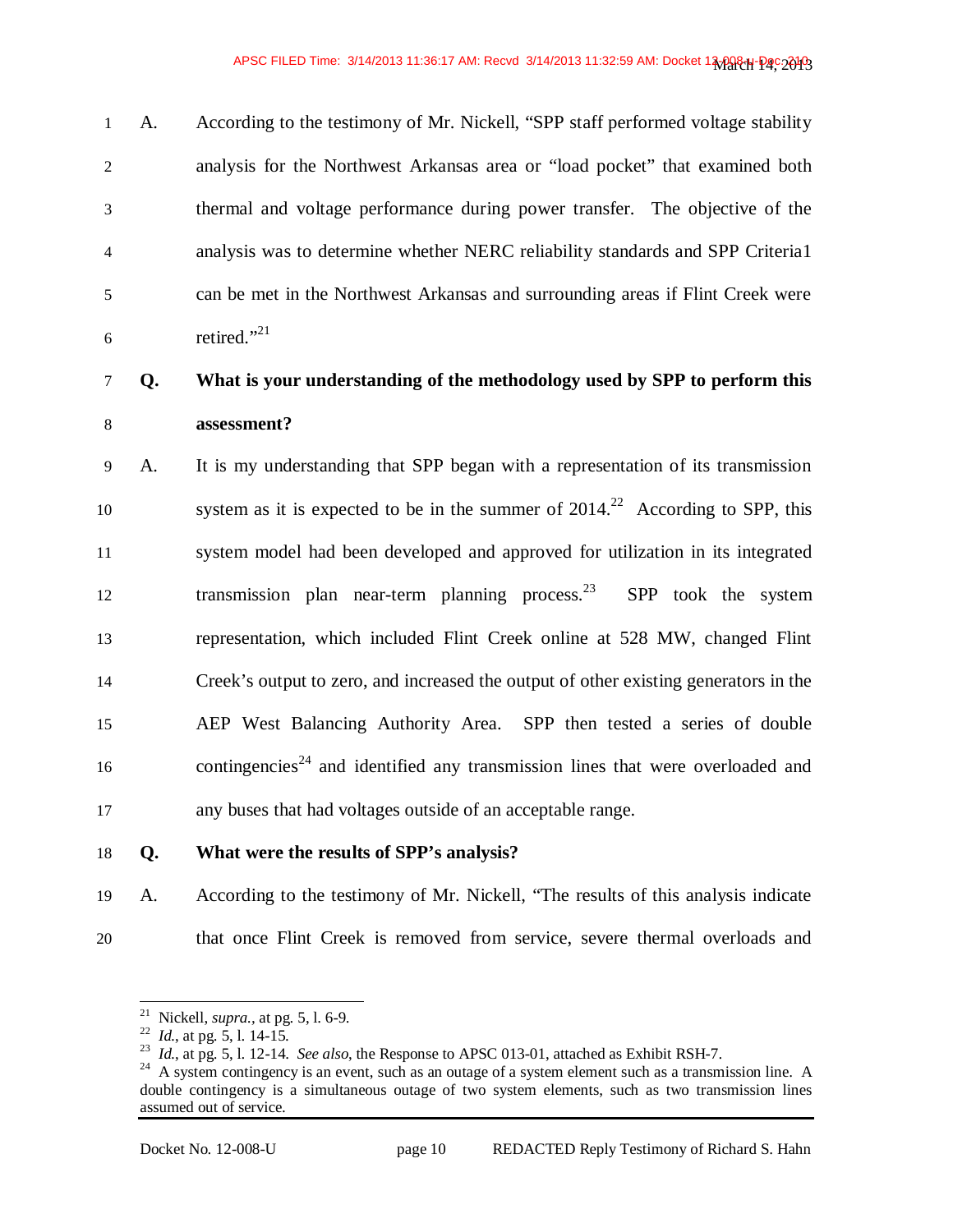voltage decreases occur due to transfers into the load area. These thermal overloads and voltage reductions increase the threat of cascading transmission outages within the area that would result in voltage collapse and customer power 4 outages.<sup> $25$ </sup> Mr. Nickell also states, "With Flint Creek unavailable, the loss of GRDA 1 – Flint Creek 345 kV and Clarksville – Chamber Springs 345 kV would be a critical double contingency that could produce severe impacts on the SWEPCO transmission system and would need to be evaluated in compliance with NERC reliability standards. NERC reliability standard TPL-003-0a requires the analysis of transmission system performance following the loss of two or more major Bulk Electric System ("BES") elements. This standard requires that after the loss of two or more critical BES elements, the transmission system remain stable and both thermal and voltage limits remain within applicable ratings. In the event the system cannot meet these requirements following the system contingencies, mitigation plans must be developed that would allow the 15 system to meet these requirements."<sup>26</sup>

### **Q. Can you describe the Northwest Arkansas load pocket?**

A. Figure 2 below, provides a summary of the electrical characteristics of this load pocket. This information was summarized from the confidential workpapers of 19 Mr. Nickell. There are transmission lines and load buses. Total load 20 expected in 2014 is 1,345 MW. There are generating units with a maximum 21 combined capability of MW, including 528 MW at Flint Creek.

 $\overline{a}$ 

Nickell, *supra.,* pg. 5, l. 15-19.

*Id.*, at pg. 7, l. 11-20.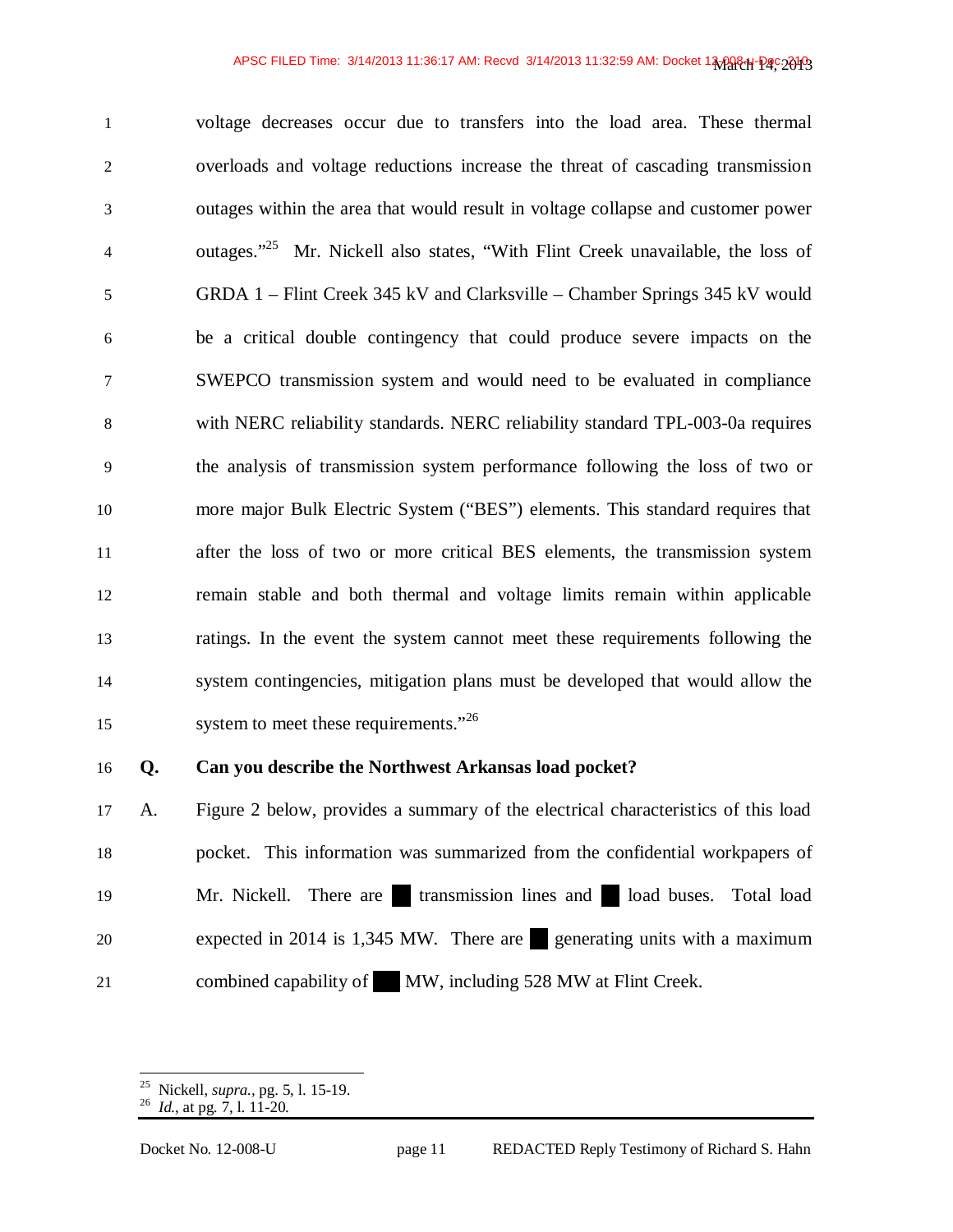

Figure 2 CONFIDENTIAL



 $\overline{a}$  $27$  Derived from the Confidential Workpapers of Mr. Nickell.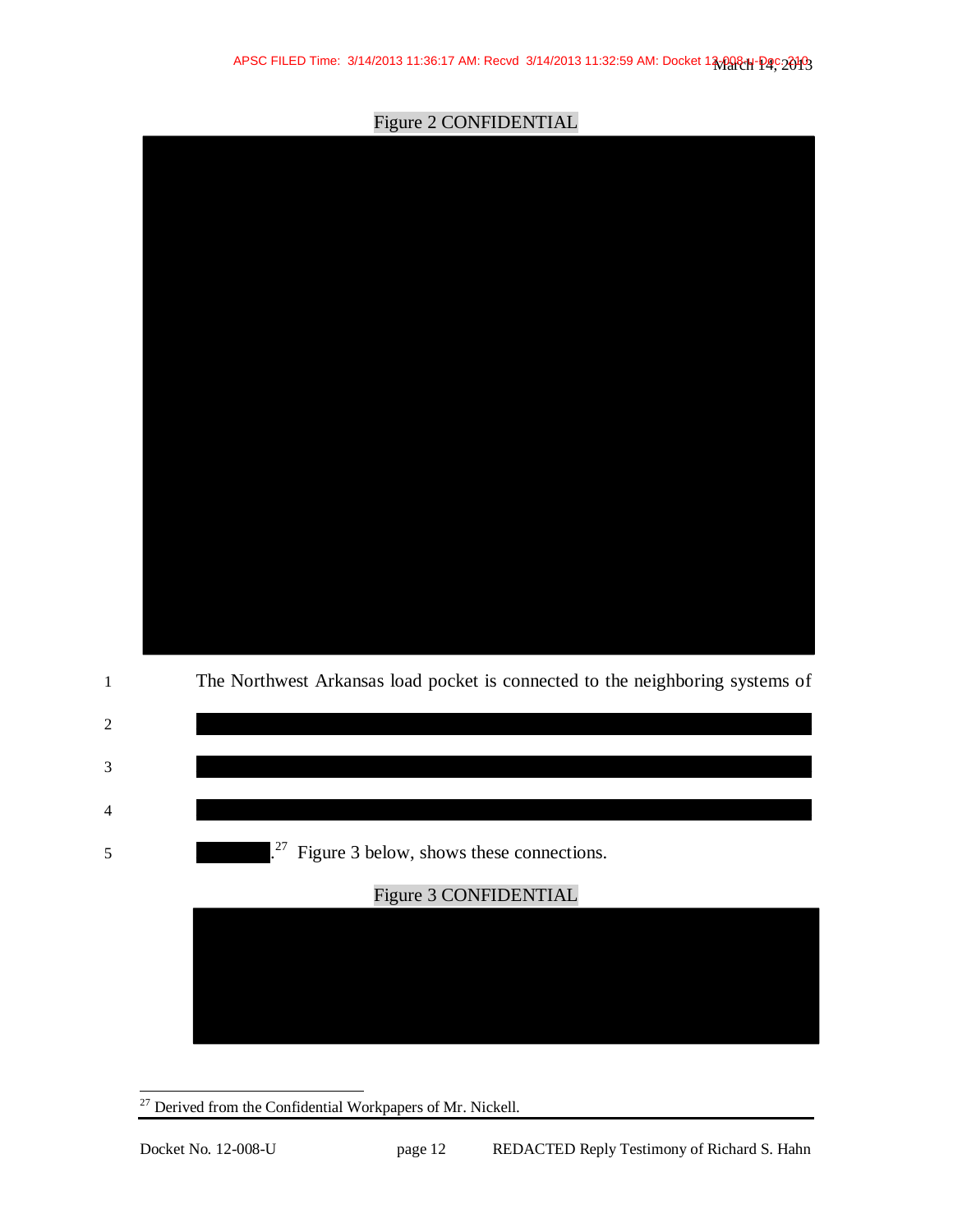Also using Mr. Nickell's workpapers, I attempted to create a detailed one line diagram of the Northwest Arkansas load pocket. The full detailed diagram is provided in CONFIDENTIAL Exhibit RSH-6, which is attached to the testimony. A highly simplified schematic of this diagram is provided in Figure 4 below.



### Figure 4 CONFIDENTIAL

### **Q. Please summarize your assessment of the SPP reliability analysis.**

A. SPP's reliability analysis of the Northwest Arkansas load pocket shows significant thermal overloads and violations if Flint Creek is not operating and is retired. However, I have identified the following potential issues with this analysis.

10 • The SPP analysis does not appear to have analyzed the system with Flint Creek retrofitted.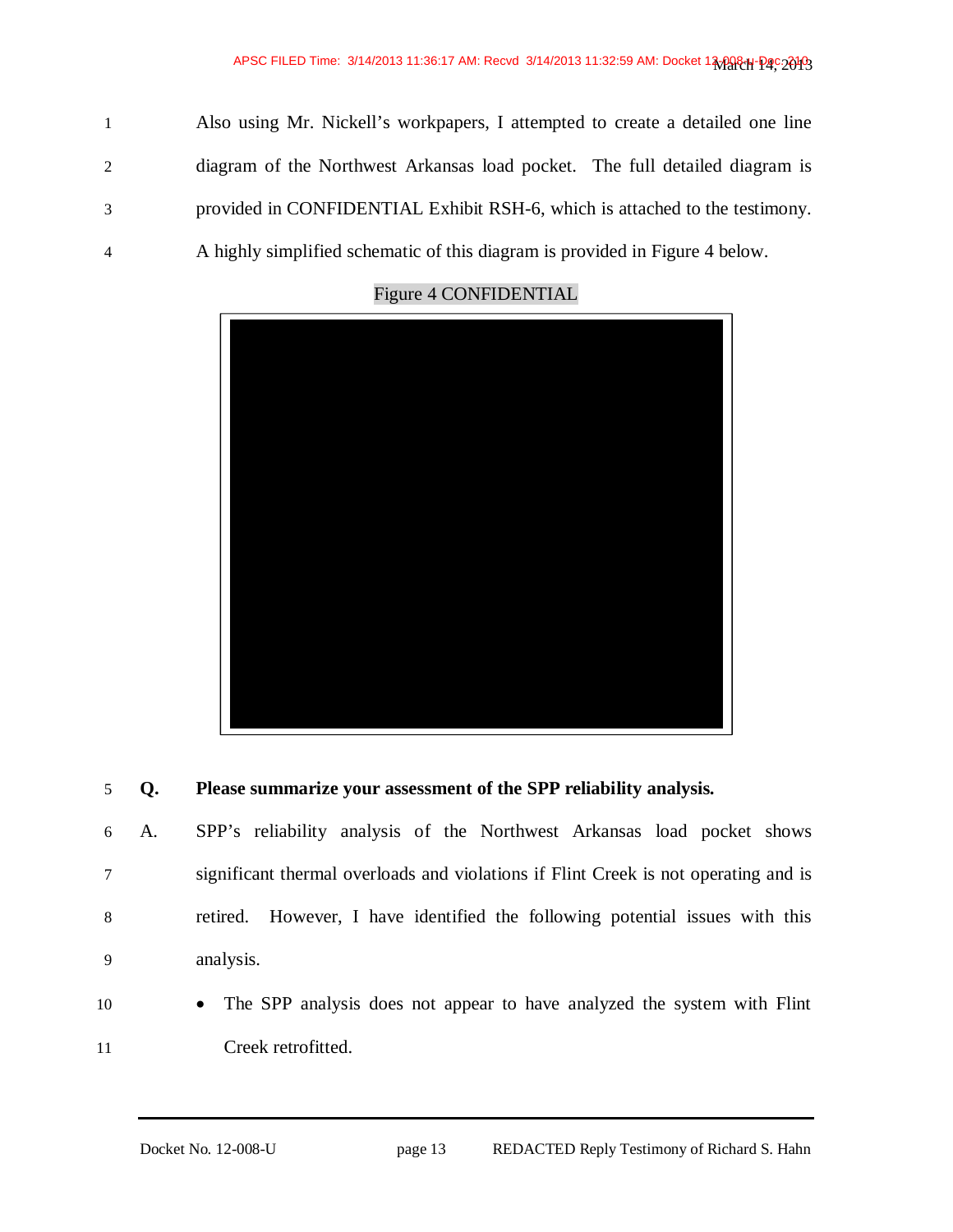- 1 **b** The system representation year was 2014, but Flint Creek will not be required to shut down if it is not retrofitted until 2016 or  $2017<sup>28</sup>$  SPP system representation appears to have included some 2016 facilities, but it is unclear if the SPP analysis includes all facilities that are expected to be in service in 2016 or 2017.
- x SPP's analysis stresses the system by increasing loads in the Northwest Arkansas load pocket until voltage collapse occurs. This caused SPP to examine area loads in the Northwest Arkansas load pocket as high as 2,945 MW – more than double the total load forecast for 2014. Given that alternative reliability solutions could be built well before these load levels are achieved, it is unclear why SPP performed such an analysis.
- 12 The SPP analysis does not model the new Integrated Marketplace (Day 2) market), even though this is expected to be implemented prior to Flint Creek being required to shut down.
- x The SPP analysis does not look at possible solutions to reliability concerns other than Flint Creek. It is possible that alternative solutions to the reliability problems created by the absence of Flint Creek could be implemented in time, but SPP did not identify or evaluate such solutions.

## **Q. Do you agree with SPP's approach to increase loads until voltage collapse occurs?**

A. No. In the SPP analysis, it appears that voltage collapse did not occur until loads exceeded 1,700 MW. Figure 5 below, provides historical loads for this load

<sup>-</sup>See *supra* at pg. 6-7, and Exhibit RSH-9.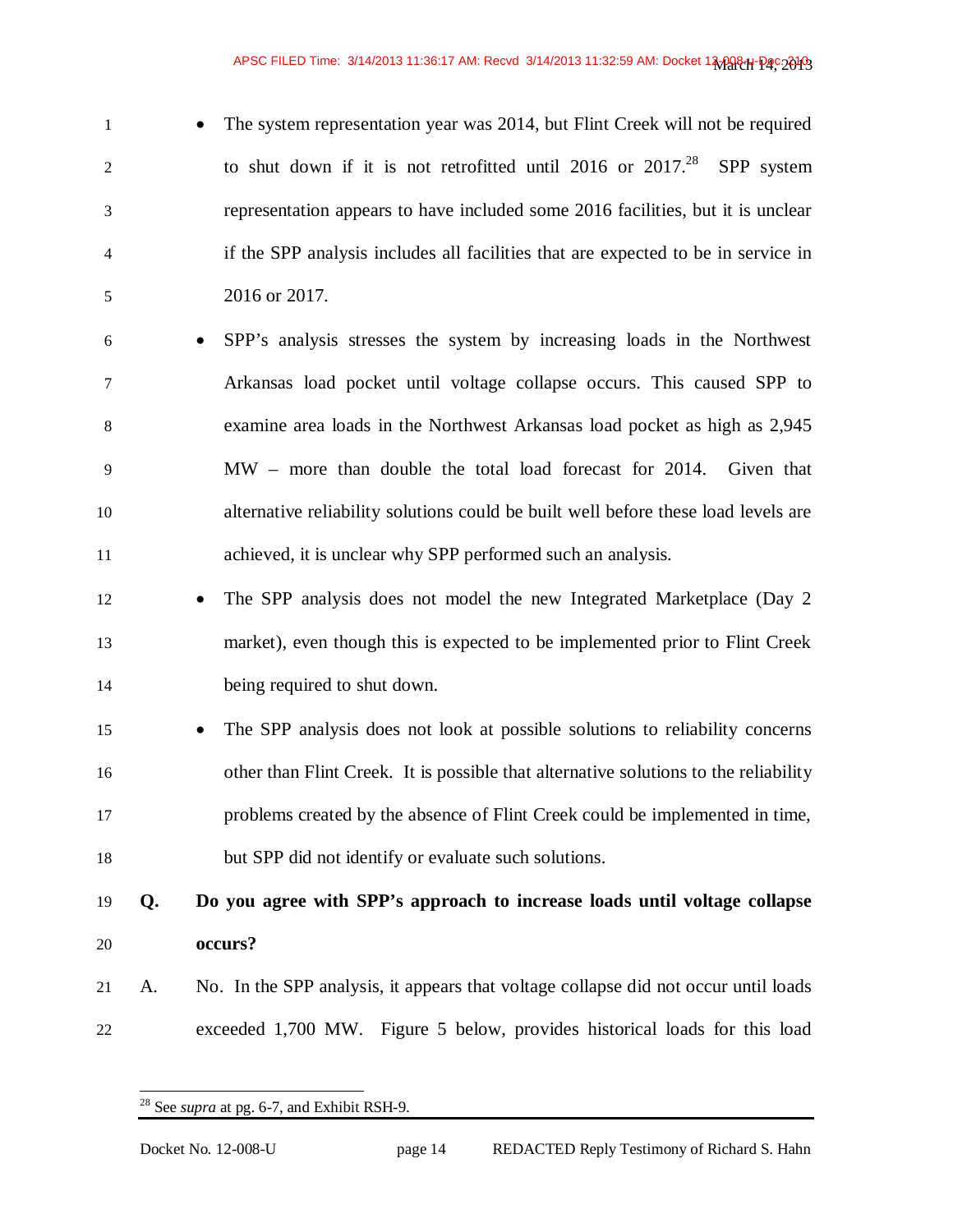| $\mathbf{1}$   | pocket from 2007 through 2012 and forecasts of various vintages including the       |
|----------------|-------------------------------------------------------------------------------------|
| $\overline{2}$ | latest 2013 forecast. Actual load growth 2007 through 2012 was 0.8%. Even if        |
| 3              | one considers growth since the bottom of the recession in 2009, load growth is      |
| $\overline{4}$ | 1.0%. SWEPCO 2013 projects growth of per year, which is much higher                 |
| 5              | than recent history. Even at this higher growth rate, loads will not exceed 1,700   |
| 6              | MW until the year 1. If a growth rate more consistent with recent history is        |
| 7              | applied, the year in which this load level is reached will extend much further into |
| 8              | the future. In either case, this is well beyond the point where additional measures |
| $\mathbf{Q}$   | to improve reliability, other than Flint Creek, could be implemented. I see no      |
| 10             | value in the approach taken by SPP. This approach implies a serious risk of         |
| 11             | voltage collapse in the Northwest Arkansas load pocket without the Flint Creek      |
| 12             | unit, which does not appear to be a legitimate concern during the time frame        |
| 13             | under consideration in this proceeding.                                             |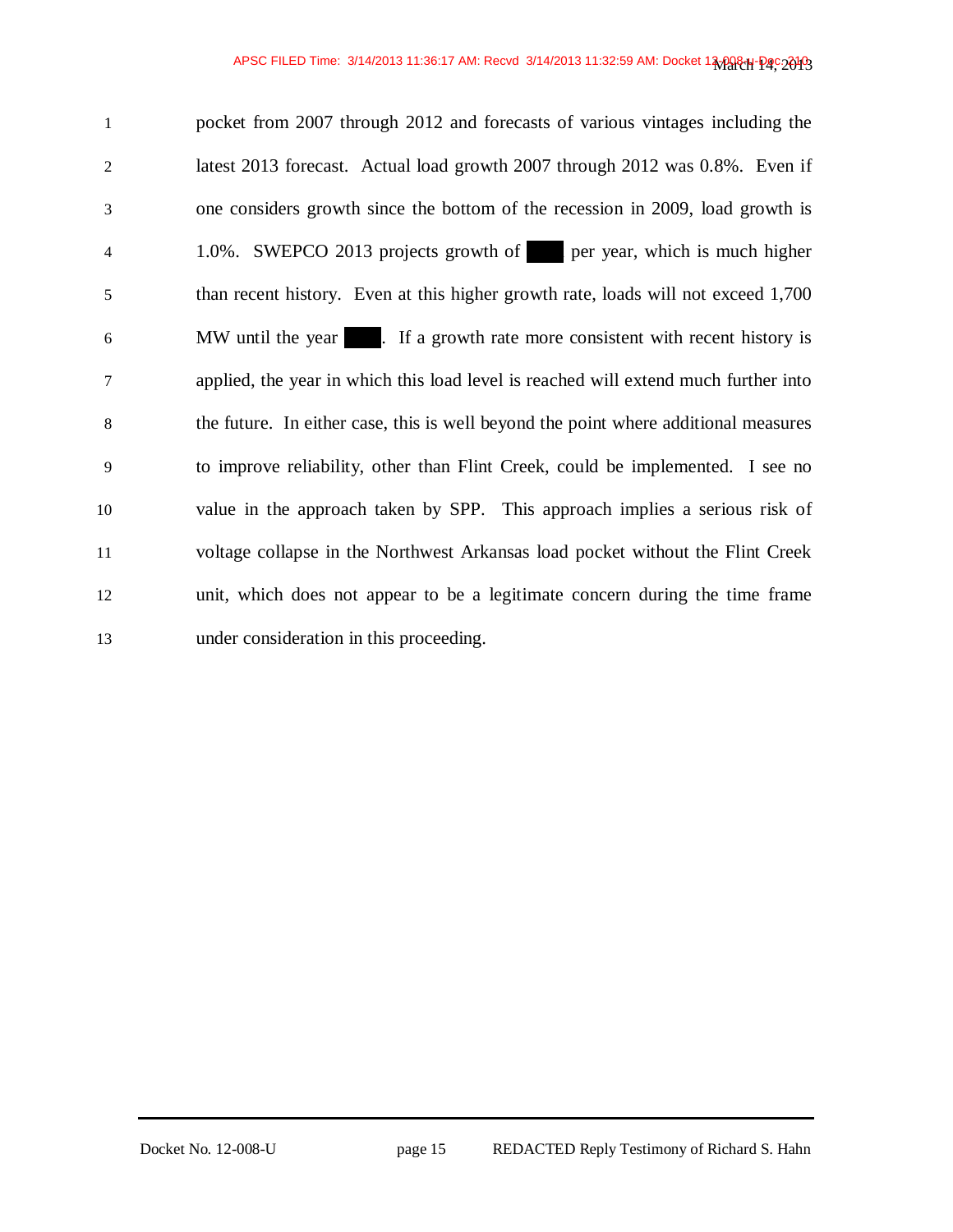Figure 5 CONFIDENTIAL<sup>29</sup>



| 1              | Q. | Why is it important to perform an assessment of the reliability in the               |
|----------------|----|--------------------------------------------------------------------------------------|
| 2              |    | Northwest Arkansas load pocket with Flint Creek on-line?                             |
| 3              | A. | The testimonies of SWEPCO and AECC state that if Flint Creek is retired,             |
| $\overline{4}$ |    | reliability problems will occur. They imply, but do not explicitly state, that Flint |
| 5              |    | Creek will solve the identified reliability concerns, if the unit is retrofitted and |
| 6              |    | continues to operate. Therefore, it is important to analyze the system with Flint    |
| 7              |    | Creek on-line in order to verify that Flint Creek will actually solve the identified |
| 8              |    | reliability concerns.                                                                |
| 9              | Q. | Did you request that SPP perform such an analysis?                                   |
| 10             | A. | Yes. In Staff Data Request APSC013-14, SPP was requested to perform such an          |
| 11             |    | In its response, SWEPCO stated that<br>analysis.                                     |

 $\overline{a}$ 

SWEPCO Response to Staff Data Request APSC013-27, attached as Exhibit RSH-7.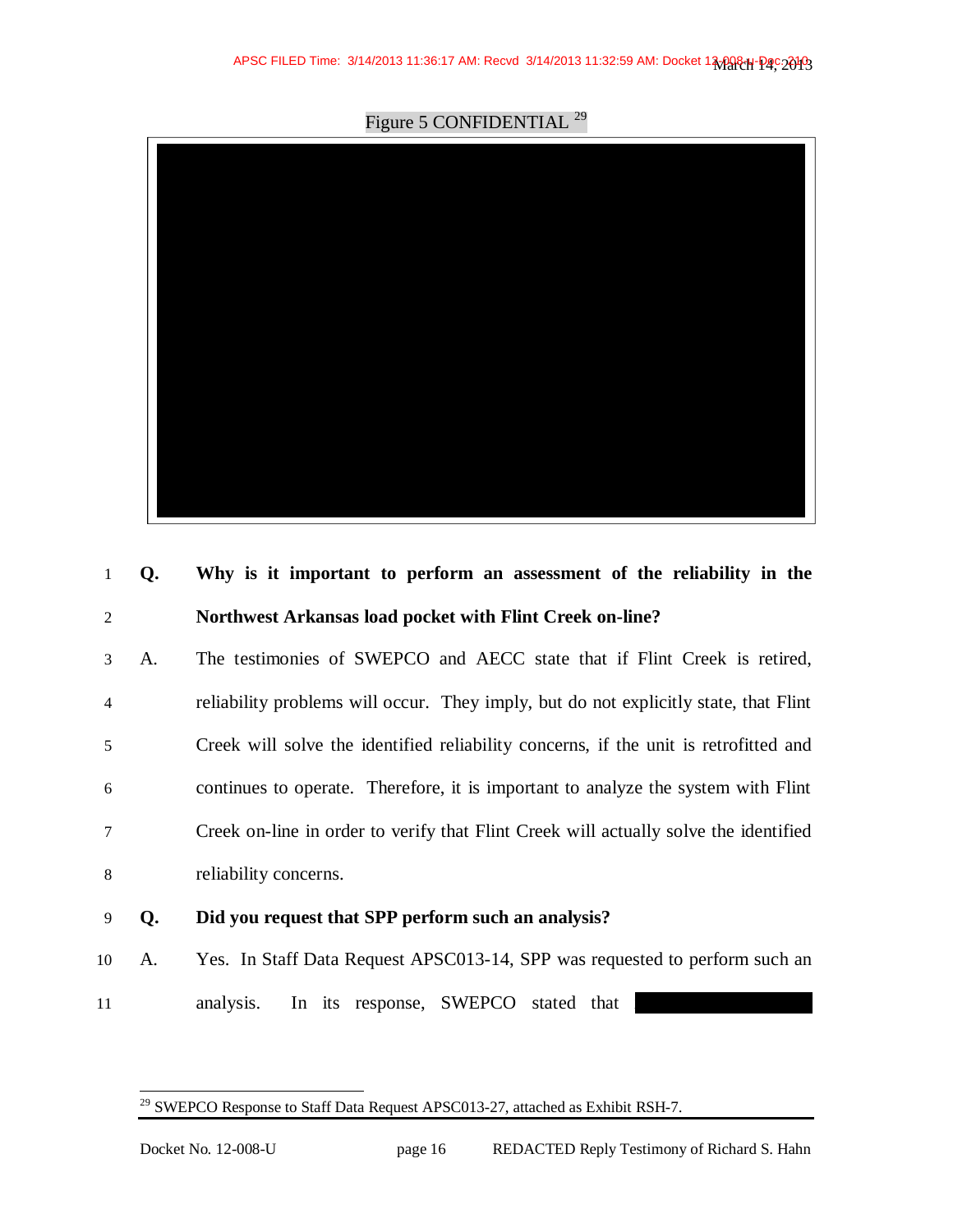| $\mathbf{1}$   |    | A copy                                                                                |
|----------------|----|---------------------------------------------------------------------------------------|
| $\overline{c}$ |    | of that response is provided in CONFIDENTIAL Exhibit RSH-7.                           |
| 3              | Q. | Did you attempt to perform your own analysis of the reliability concerns with         |
| $\overline{4}$ |    | <b>Flint Creek online?</b>                                                            |
| 5              | A. | Yes. Using two input files provided by SPP that contained representations of the      |
| 6              |    | transmission system with and without Flint Creek, I ran power flow simulations        |
| 7              |    | for the double contingency where the two 345KV lines from Flint Creek to              |
| 8              |    | Tonece and Chambers Spring to Clarksville were out-of-service.                        |
| $\overline{9}$ | Q. | Were you able to verify the accuracy of the input files provided by SPP?              |
| 10             | A. | In the time allowed, I was not able to verify each and every value in the input files |
| 11             |    | provided by SPP, as these files are huge and contain thousands of variables and       |
| 12             |    | values. Thus, the accuracy of my analysis is dependent upon the accuracy of the       |
| 13             |    | input files provided by SPP.                                                          |
| 14             | Q. | What did your results show?                                                           |
| 15             | A. | Figure 6 below, provides a summary of the results of the power flow simulations       |
| 16             |    | that I performed. With all lines in, there were no thermal or voltage criteria        |
| 17             |    | violations, with and without Flint Creek. With Flint Creek out and 345 KV lines       |
| 18             |    | also out, there were several thermal overloads and violations of voltage criteria     |
| 19             |    | where bus voltages were below 95% of the rated voltage. Although I do not fully       |
| 20             |    | agree with SPP's approach to the reliability study, the results of my analysis are    |
| 21             |    | generally consistent with the results of the SPP analysis. With Flint Creek online,   |
| 22             |    | there were two thermal overloads and no voltage violations. No voltage collapse       |
| 23             |    | occurred in any scenario analyzed.                                                    |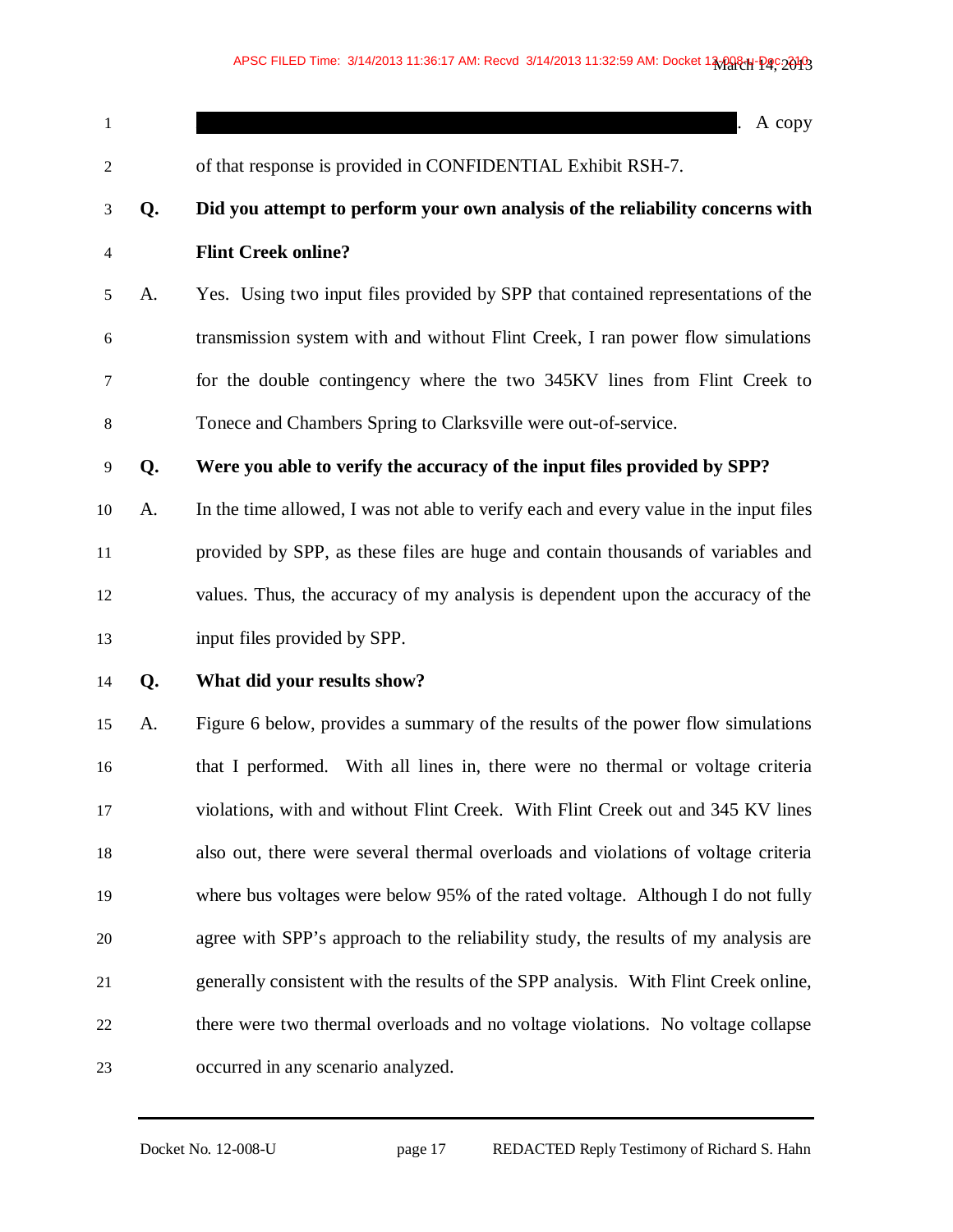Figure 6 CONFIDENTIAL

| $\mathbf{1}$   | Figure 7 below, lists the individual line overloads with two 345 KV lines out of |
|----------------|----------------------------------------------------------------------------------|
| 2              | service and with and without Flint Creek. The line that is most affected in this |
| 3              | reliability analysis is the                                                      |
| $\overline{4}$ |                                                                                  |
| 5              | According to the response to Staff Data Request APSC14-03, this line is          |
| 6              | It has a line rating of MVA, which represents a                                  |
| 7              | capacity than most other 161 KV lines in the load pocket.                        |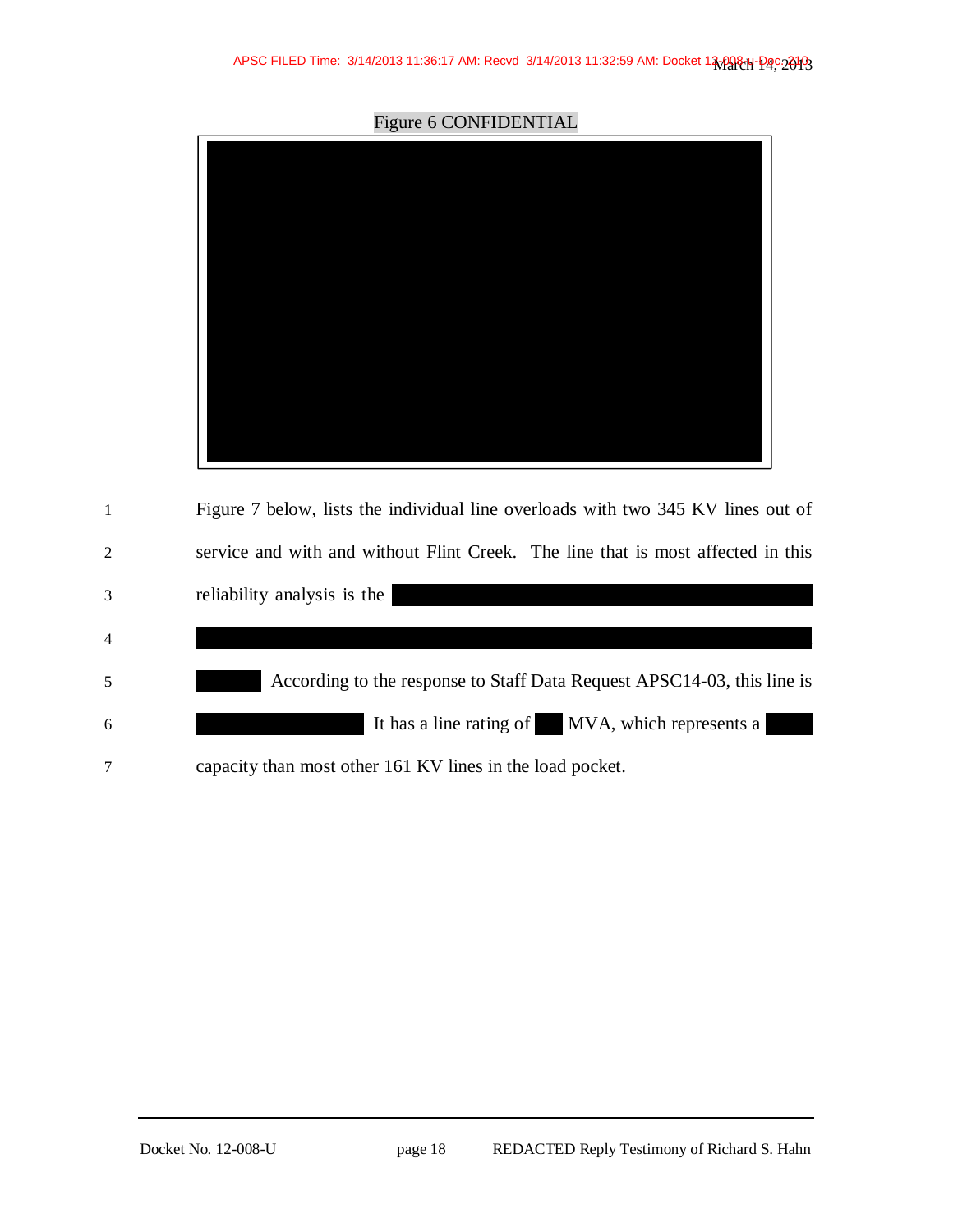Figure 7 CONFIDENTIAL



| 1  | Q. | Were you able to assess the impact of the soon-to-be-implemented Integrated   |
|----|----|-------------------------------------------------------------------------------|
| 2  |    | Marketplace in SPP on the Flint Creek reliability analysis?                   |
| 3  | A. | No. SPP did not provide a system representation using a dispatch with the new |
| 4  |    | Integrated Marketplace (Day 2 market) in effect.                              |
| 5  | Q. | How could the implementation of the Integrated Marketplace affect the         |
| 6  |    | reliability analysis?                                                         |
| 7  | A. | The implementation of the Integrated Marketplace could result in a different  |
| 8  |    | generation dispatch from what SPP has assumed. This different dispatch will   |
| 9  |    | result in power flows within SPP that could affect some of the thermal and    |
| 10 |    | violations.                                                                   |
| 11 | Q. | What do you conclude from your analysis of SPP's reliability study?           |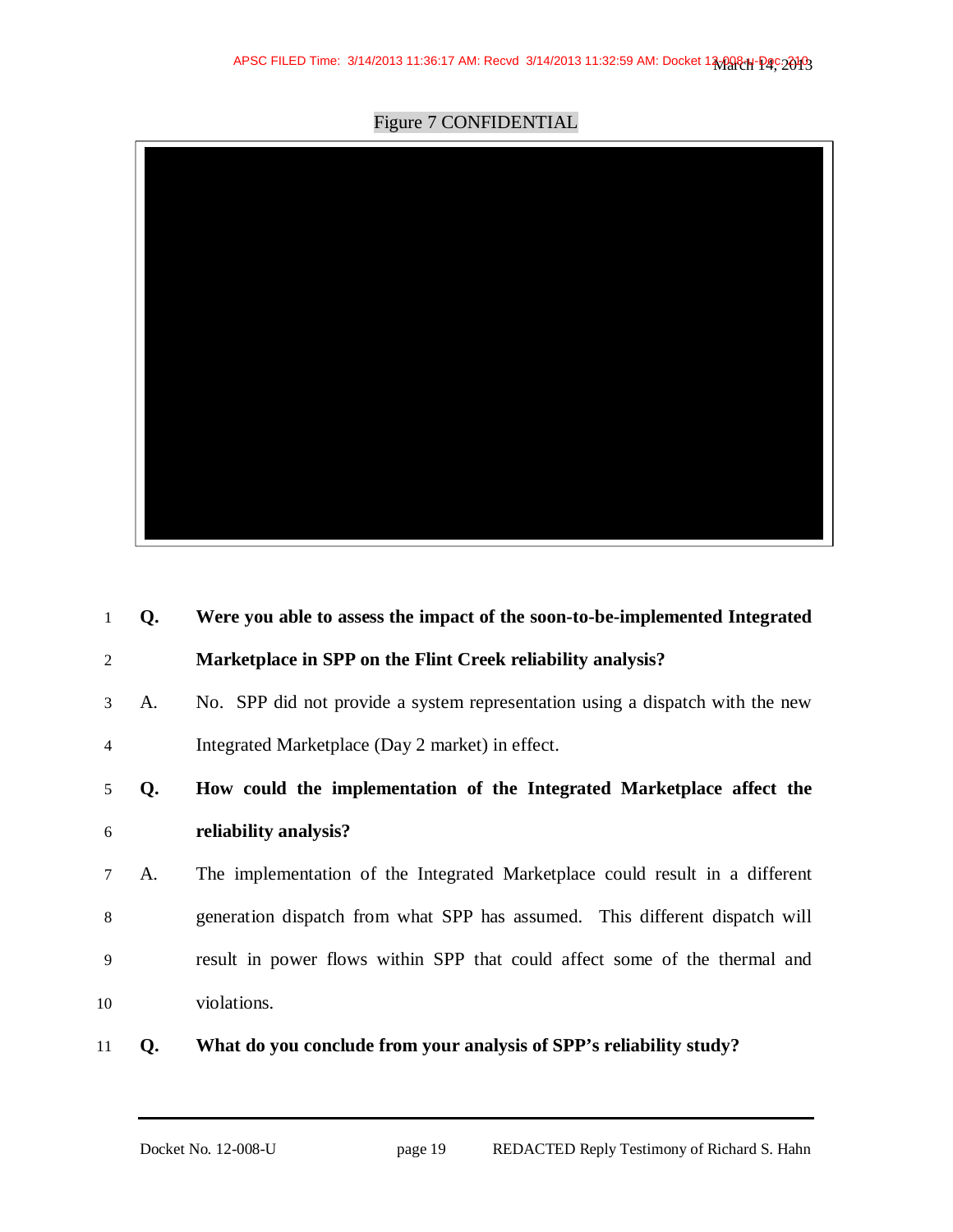A. Although I do not fully agree with SPP's approach to the reliability study, the results of my analysis are generally consistent with the results of the SPP analysis. If Flint Creek is retired and a double contingency representing two 345 KV lines occurs, there will likely be reliability criteria violations in the Northwest Arkansas load pocket that must be addressed. However, based upon my analysis of information provided by SPP, even if Flint Creek is not retired and is retrofitted, there will still likely be reliability issues to address.

### **VIII. RELIABILITY SOLUTIONS STUDY**

Q. Given that the Northwest Arkansas load pocket will continue to exist even if Flint Creek is retrofit and continues to operate, do you recommend that the Applicants work with SPP to conduct a solutions study to address the Northwest Arkansas load pocket?

A. Yes. As discussed above, the load pocket in Northwest Arkansas exists today and will continue to exist if Flint Creek retrofit is implemented. Although continued operation of Flint Creek maintains the current level of reliability in the Northwest Arkansas load pocket it does not solve all of the reliability problems identified. Thus, additional measures to improve reliability will be needed regardless of the fate of Flint Creek. The Commission should direct the Applicants to perform an expedited solutions study of the reliability issues that exist even if Flint Creek is retrofitted.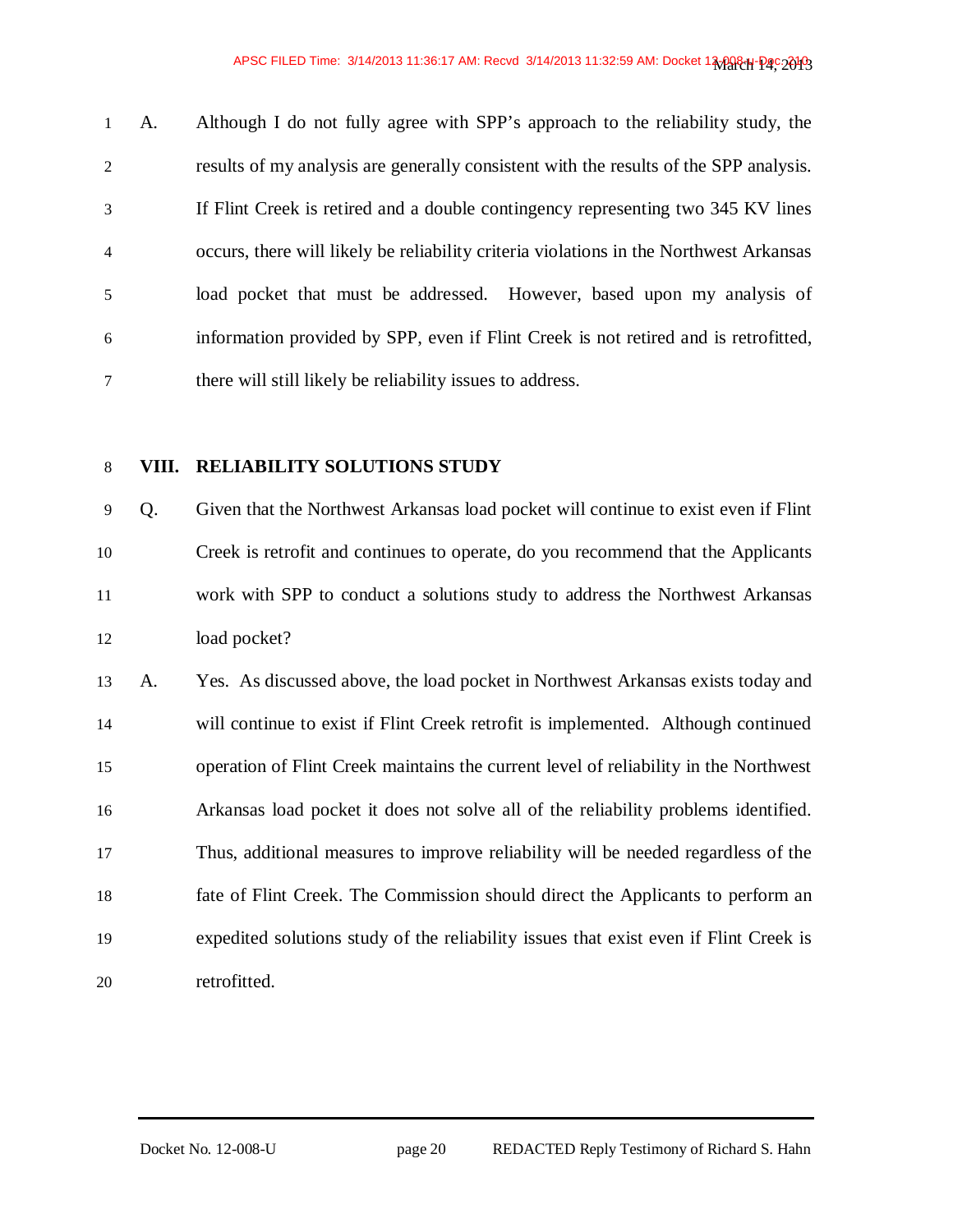### **IX. CONCLUSIONS AND RECOMMENDATIONS**

# **Q. What are your conclusions and recommendations based on the current status**

- **of this proceeding?**
- A. My conclusions and recommendations are:
- The time frame for complying with the EPA MATS regulations and the time requirements for acquiring or planning, designing, and constructing the alternatives to retrofitting Flint Creek constrain the potential viability of the various alternatives.
- Based upon my analysis of information provided by SWEPCO from the SPP, significant reliability problems will likely exist if Flint Creek is retired. Analysis of this same information indicates that there will likely also be reliability issues, albeit substantially fewer of them, even if Flint Creek is retrofitted and not retired.
- The Applicants state that they will not convert Flint Creek to natural gas and will retire the unit if the Commission does not approve the retrofit. According to Applicants, retrofitting Flint Creek is the only option which can be completed within the required time frame. SPP concludes that without Flint Creek generation, the Northwest Arkansas transmission system is subject to conditions of unacceptable instability that would result in customer power outages if not addressed.<sup>30</sup> Given the Applicants' positions on these points and, based upon my assessment of the MATS compliance deadline; the results of the reliability analyses; the time required to acquire or to plan, design, and construct the other alternatives; and the need for a generating resource in -
	- Nickell, *supra.,* at pg. 8, l. 10-13.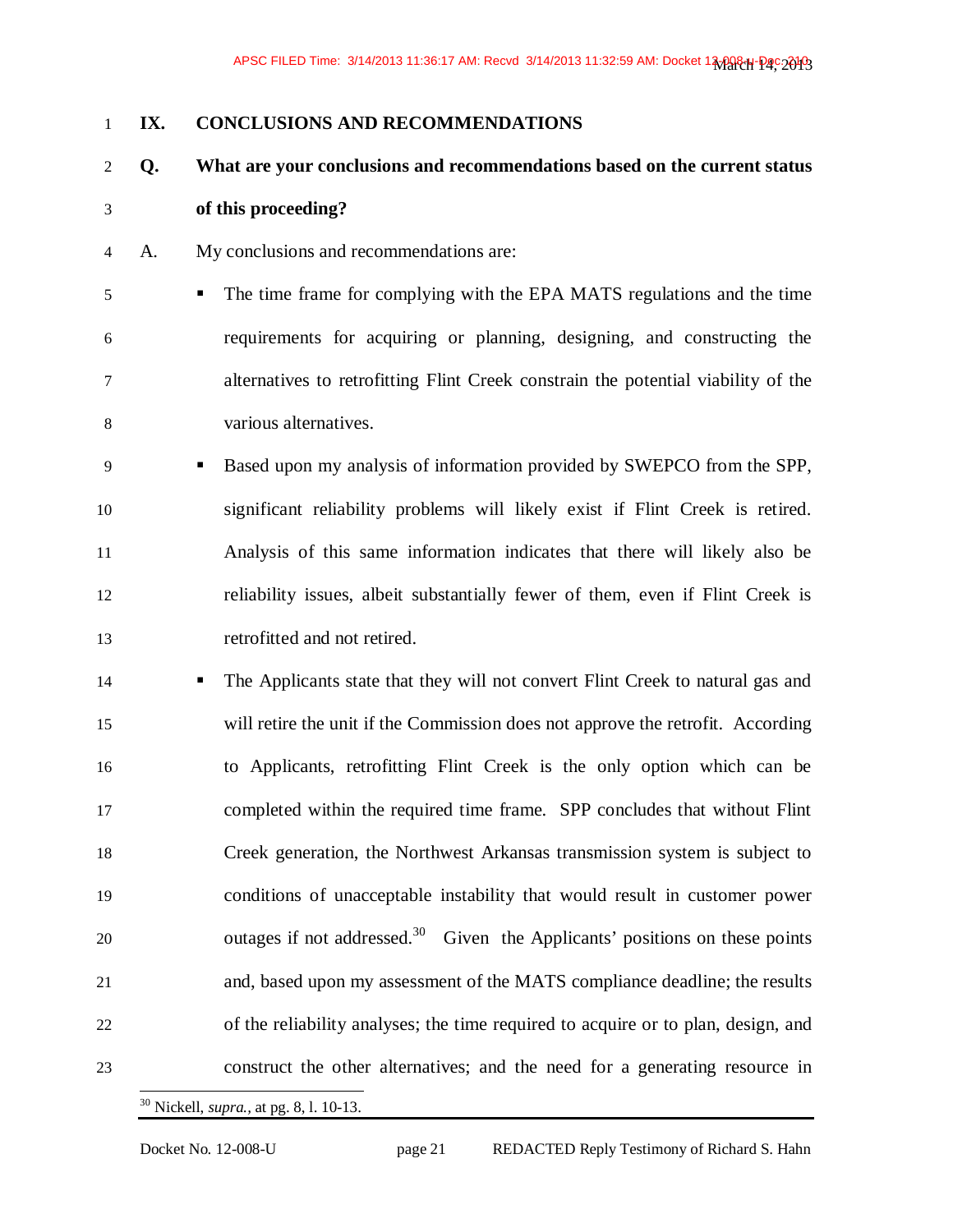|                | Northwest Arkansas, authorizing the retrofit of Flint Creek appears to be the |
|----------------|-------------------------------------------------------------------------------|
| 2              | available option that enables compliance with the MATS regulation within the  |
| 3              | prescribed 2016 compliance deadline and supports reliability in Northwest     |
| $\overline{4}$ | Arkansas.                                                                     |

- The Commission should direct the Applicants to perform an expedited solutions study to the reliability issues that exist, even if Flint Creek is retrofitted.
- **Q. Does this conclude your testimony?**
- A. Yes.